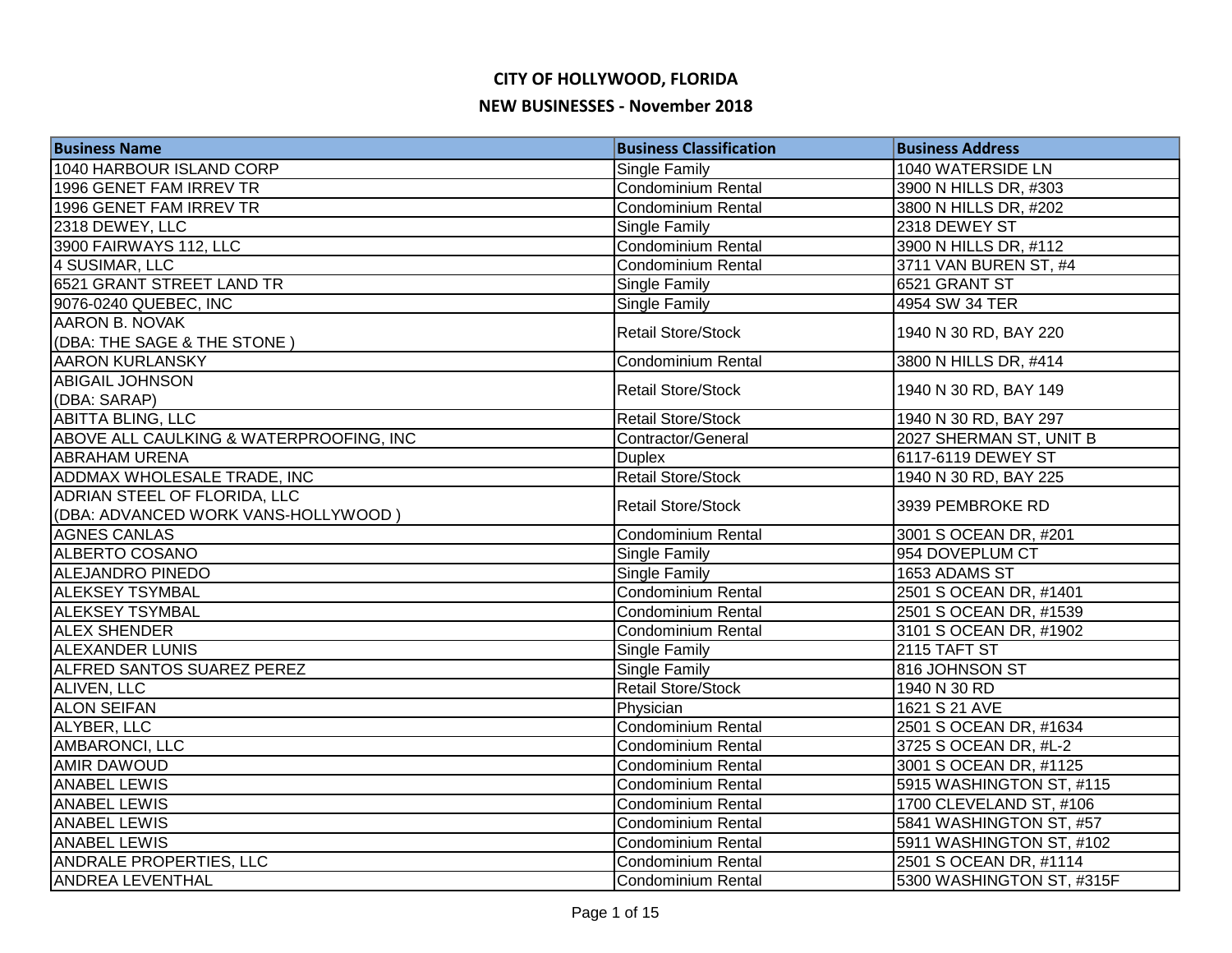| <b>Business Name</b>                 | <b>Business Classification</b> | <b>Business Address</b> |
|--------------------------------------|--------------------------------|-------------------------|
| <b>ANDREI CIOARA</b>                 | <b>Condominium Rental</b>      | 2501 S OCEAN DR, #PH6   |
| <b>ANDREI HOBAFCOVICI</b>            | Apt Building (3 or more units) | 2204 MCKINLEY ST        |
| <b>ANDREINA PEREZ</b>                | <b>Retail Store/Stock</b>      | 1940 N 30 RD, BAY 060   |
| (DBA: INSPIRATIONAL CORNER)          |                                |                         |
| <b>ANDRES FELIPE ORTIZ</b>           | <b>Retail Store/Stock</b>      | 1940 N 30 RD, BAY 231   |
| (DBA: CONSCIOUS BOTTLE)              |                                |                         |
| <b>ANDREW PIELACK</b>                | <b>Single Family</b>           | 5205 CLEVELAND ST       |
| <b>ANDREY MILAEVSKY</b>              | <b>Single Family</b>           | 1917 ROOSEVELT ST       |
| <b>ANDRII MALANCHUK</b>              | Condominium Rental             | 1715 WILEY ST, #15      |
| <b>ANGEL LIGHT, CORP</b>             | <b>Retail Store/Stock</b>      | 1940 N 30 RD, BAY 323   |
| ANGELINA AND MARK, INC               |                                | 2462 SHERIDAN ST        |
| (DBA: LIQUOR KING)                   | Liquor Store Only              |                         |
| <b>ANN FARBER</b>                    | Single Family                  | 6750 GREENE ST          |
| <b>ANN LESHEM</b>                    | Single Family                  | 4201 N 32 CT            |
| <b>ANTHONY MEOLA</b>                 | Condominium Rental             | 3725 S OCEAN DR, #403   |
| ANTHONY ZAPATA, MD                   | Physician                      | 1005 JOE DIMMAGIO DR    |
| ARC MANAGEMENT GROUP OF GEORGIA, LLC | <b>Collection Agency</b>       | 200 S PARK RD, #450     |
| (DBA: ARC MANAGEMENT GROUP, LLC)     |                                |                         |
| <b>ARIK SHOSHAN</b>                  | Condominium Rental             | 2501 S OCEAN DR, #730   |
| <b>ARKADI BRONSTEIN</b>              | Condominium Rental             | 3801 S OCEAN DR, #7D    |
| <b>ARKADI BRONSTEIN</b>              | Condominium Rental             | 3801 S OCEAN DR, #14J   |
| <b>ARKADI BRONSTEIN</b>              | Condominium Rental             | 2501 S OCEAN DR, #1507  |
| <b>ARKADI BRONSTEIN</b>              | <b>Condominium Rental</b>      | 2501 S OCEAN DR, #507   |
| <b>ARKADI BRONSTEIN</b>              | <b>Condominium Rental</b>      | 3001 S OCEAN DR, #503   |
| <b>ARKADI BRONSTEIN</b>              | <b>Condominium Rental</b>      | 3000 S OCEAN DR, #1022  |
| <b>ARKADI BRONSTEIN</b>              | <b>Condominium Rental</b>      | 3001 S OCEAN DR, #1549  |
| <b>ARKADI BRONSTEIN</b>              | <b>Condominium Rental</b>      | 3000 S OCEAN DR, #1610  |
| <b>ARKADI BRONSTEIN</b>              | <b>Condominium Rental</b>      | 3000 S OCEAN DR, #1618  |
| <b>ARKADY VULF</b>                   | Condominium Rental             | 3001 S OCEAN DR, #1243  |
| <b>ARMANDO ABELLA</b>                | Condominium Rental             | 2501 S OCEAN DR, #524   |
| <b>ARROW EXTERMINATORS, INC</b>      | Contractor/Exterminator        | 6740 TAFT ST            |
| (DBA: STARK EXTERMINATORS)           |                                |                         |
| ART BY HAND OF LINDA DARGHAM, LLC    | <b>Retail Store/Stock</b>      | 1940 N 30 RD, BAY 282   |
| <b>ARTURO PORTUONDO</b>              | Condominium Rental             | 2501 S OCEAN DR, #538   |
| <b>ARUTYUN FARAMAZYAN</b>            | <b>Condominium Rental</b>      | 3725 S OCEAN DR, #1003  |
| <b>ASLIM ABDULLAH</b>                | <b>Condominium Rental</b>      | 2501 S OCEAN DR, #318   |
| <b>AUNT JENN'S SHOP, LLC</b>         | <b>Retail Store/Stock</b>      | 1940 N 30 RD, BAY 118   |
| (DBA: AUNT JENN'S TEA & SPICE SHOP)  |                                |                         |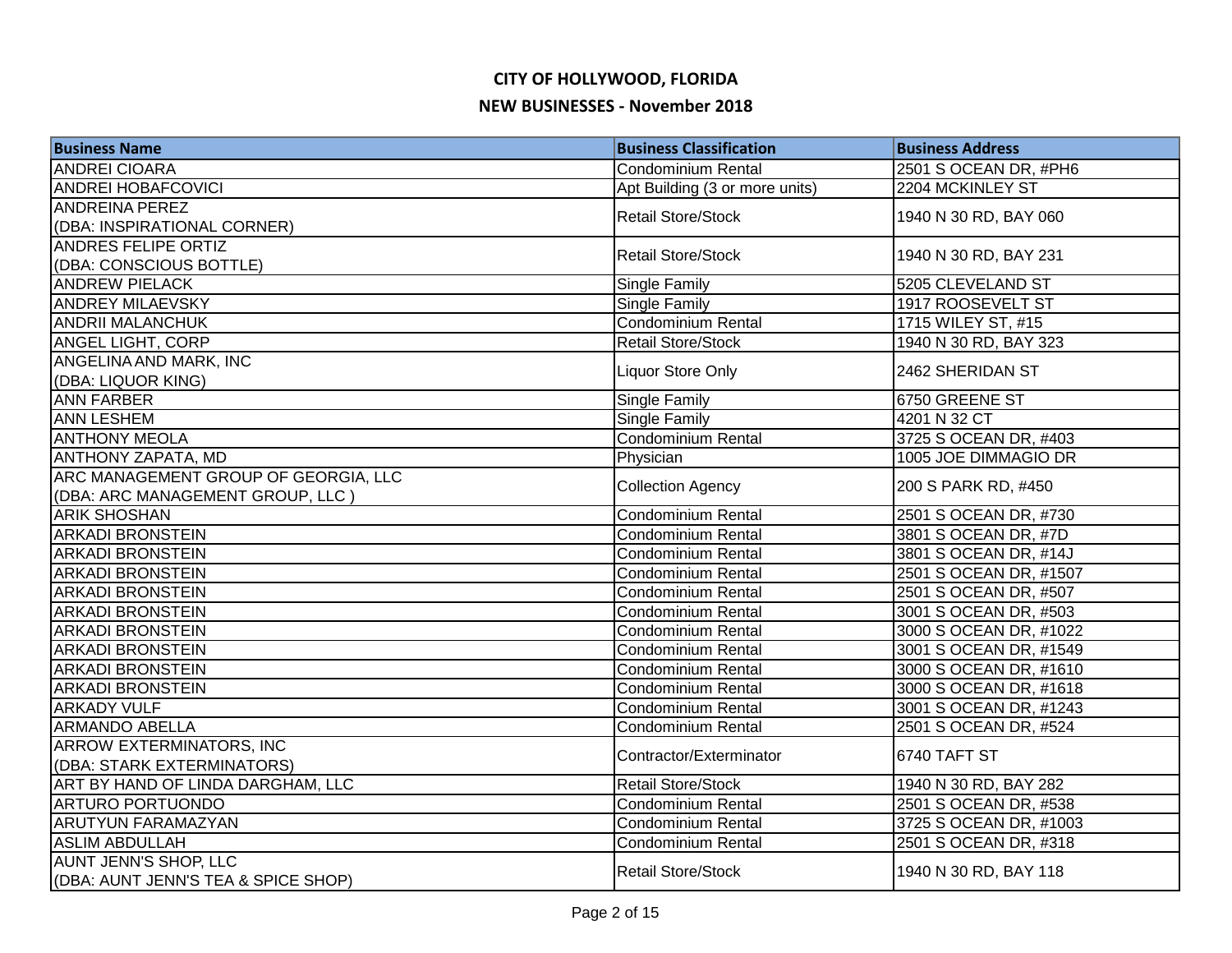| <b>Business Name</b>                     | <b>Business Classification</b> | <b>Business Address</b>      |
|------------------------------------------|--------------------------------|------------------------------|
| <b>AUTHENTIC GYROS, LLC</b>              | Small Vendor/Mobile            |                              |
| <b>AVI BENSUSAN</b>                      | Single Family                  | 3748 SW 50 CT                |
| <b>BAHAMAS SPECIALTY SEAFOOD, LLC</b>    | <b>Retail Store/Stock</b>      | 1940 N 30 RD, BAY 17         |
| <b>BALBAY USA, LLC</b>                   | Retail Store/Stock             | 1940 N 30 RD, BAY 238        |
| <b>BAPINEEDU GONDI REV LIV TR</b>        | <b>Condominium Rental</b>      | 3101 S OCEAN DR, #3505       |
| <b>BARBARA PAPOUCHADO</b>                | <b>Condominium Rental</b>      | 2312 VAN BUREN ST, #3        |
| BARET LAW GROUP, P.A.                    | Office                         | 3999 SHERIDAN ST, 2ND FLOOR  |
| <b>BARLEY AND HOPS, INC</b>              | <b>Retail Store/Stock</b>      | 1940 N 30 RD, BAY 201-202    |
| <b>BEETY A OBADIA</b>                    | Condominium Rental             | 3725 S OCEAN DR, #815        |
| <b>BENDECK INVESTMENTS, LLC</b>          |                                | 1940 N 30 RD                 |
| (DBA: CRYSTAL NUTS)                      | <b>Retail Store/Stock</b>      |                              |
| <b>BENJAMIN W. ROLLER</b>                | Single Family                  | 2011 N 52 AVE                |
| <b>BENLLIAM Y SOO-HOO</b>                | Single Family                  | 5425 FLAGLER ST              |
| <b>BERTHA DAVIES</b>                     | <b>Retail Store/Stock</b>      | 1940 N 30 RD, BAY 334-338    |
| BEST SOLUTION BUSINESS CONSULTANTS, LLC  | <b>Retail Store/Stock</b>      | 1940 N 30 RD, BAY 229-230    |
| (DBA: ATMOSPPHERE PATISSERIE)            |                                |                              |
| <b>BETTY CINELLI</b>                     | <b>Condominium Rental</b>      | 1891 N 61 AVE, #B403         |
| <b>BIG'UMMS, LLC</b>                     | <b>Retail Store/Stock</b>      | 1940 N 30 RD, BAY 302        |
| <b>BILLY VEILLETTE</b>                   | <b>Duplex</b>                  | 2213 CLEVELAND ST            |
| <b>BIO TANTE, LLC</b>                    | Small Vendor/Mobile            |                              |
| <b>BONSNACK, LLC</b>                     | <b>Retail Store/Stock</b>      | 1940 N 30 RD, BAY 327        |
| <b>BORIS &amp; INNA MOSHINSKY</b>        | Condominium Rental             | 3725 S OCEAN DR, #511        |
| <b>BORIS ATLASMAN</b>                    | Condominium Rental             | 3001 S OCEAN DR, #1545       |
| <b>BORIS KAMINSKY</b>                    | <b>Condominium Rental</b>      | 2501 S OCEAN DR, #1034       |
| <b>BRAULIO RENE VARGAS LUNA</b>          | Single Family                  | 3484 SW 53 CT                |
| BRE ALPHA INDUSTRIAL PROPERTY OWNER, LLC | <b>Commercial Rental Units</b> | 3401 N 29 AVE                |
| BRE ALPHA INDUSTRIAL PROPERTY OWNER, LLC | <b>Commercial Rental Units</b> | 3601-3613 N 29 AVE - 2 BLDGS |
| BRE ALPHA INDUSTRIAL PROPERTY OWNER, LLC | <b>Commercial Rental Units</b> | 3601-3613 N 29 AVE - 2 BLDGS |
| BRE ALPHA INDUSTRIAL PROPERTY OWNER, LLC | <b>Commercial Rental Units</b> | 3700 N 29 AVE - 2 BLDGS      |
| BRE ALPHA INDUSTRIAL PROPERTY OWNER, LLC | <b>Commercial Rental Units</b> | 3700 N 29 AVE - 2 BLDGS      |
| <b>BRIAN KIEDROWSKI</b>                  | Single Family                  | 2225 FUNSTON ST              |
| <b>BRIAN R. DANIELS</b>                  | Condominium Rental             | 3000 S OCEAN DR, #300        |
| <b>BRUCE A. DAVIS</b>                    | Condominium Rental             | 2711 OCEAN CLUB BLVD, #205   |
| <b>BUBBLE THE TEA BAR, INC</b>           | <b>Retail Store/Stock</b>      | 1940 N 30 RD, BAY 042        |
| CAMARADA, INC                            | <b>Retail Store/Stock</b>      | 1940 N 30 RD, BAY            |
| CANDICE T. GULLEY                        | Condominium Rental             | 2731 OCEAN CLUB BLVD, #205   |
| CANHOME TR, XIAOJUAN JAN GAO, TRSTEE     | <b>Condominium Rental</b>      | 1719 WILEY ST, #2            |
| CANHOME TR, XIAOJUAN JAN GAO, TRSTEE     | Condominium Rental             | 2000 TAYLOR ST, #1A          |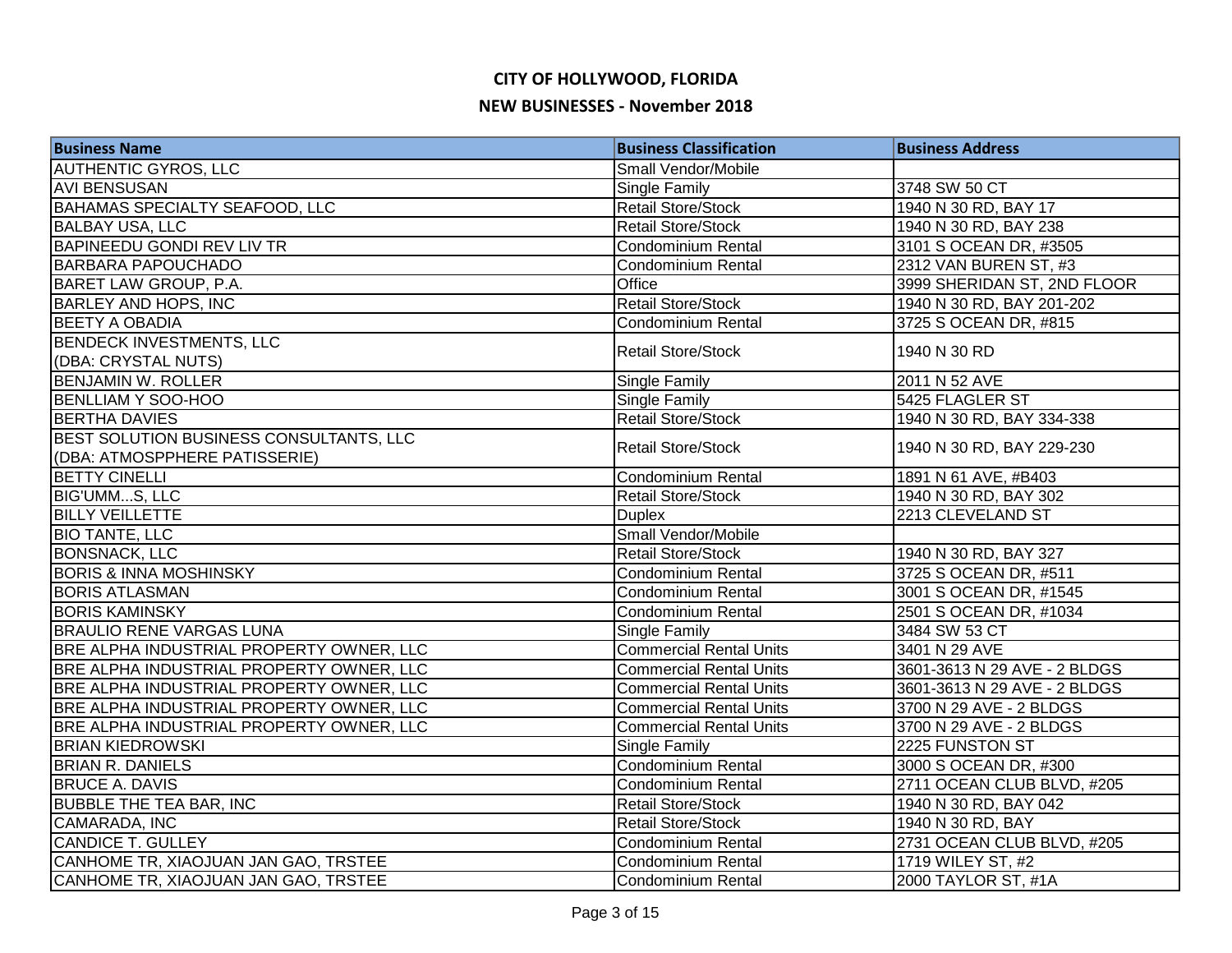| <b>Business Name</b>                 | <b>Business Classification</b> | <b>Business Address</b>     |
|--------------------------------------|--------------------------------|-----------------------------|
| CANHOME TR, XIAOJUAN JAN GAO, TRSTEE | Condominium Rental             | 3720 HARRISON ST, #3        |
| CANHOME TR, XIAOJUAN JAN GAO, TRSTEE | <b>Condominium Rental</b>      | 430 S PARK RD, #3-207       |
| CARIBE INTERIOR DISTRIBUTOR, INC     | <b>Condominium Rental</b>      | 3001 S OCEAN DR, #937       |
| CARLOS PERIERA, JR                   | <b>Condominium Rental</b>      | 3725 S OCEAN DR, #505       |
| <b>CARLOS ROMERO</b>                 | <b>Duplex</b>                  | 2234 LIBERTY ST             |
| <b>CARLOS SAA</b>                    | <b>Single Family</b>           | 1501 CLEVELAND ST           |
| <b>CARMELA AVISAR</b>                | <b>Single Family</b>           | 7761 HOPE ST                |
| <b>CASA REALTY TR</b>                | Condominium Rental             | 2458 POLK ST, #210          |
| CATALINA B. CALDERON                 | Condominium Rental             | 3725 S OCEAN DR, #501       |
| <b>CDL FAM TR</b>                    | <b>Single Family</b>           | 2107 FUNSTON ST             |
| <b>CHARLES ADKINS, JR</b>            | Condominium Rental             | 1722 MAYO ST, #205          |
| <b>CHERYL ANGELO</b>                 | <b>Retail Store/Stock</b>      | 1940 N 30 RD, BAY 242       |
| CHERYL BERWISHT HOWARD               | <b>Condominium Rental</b>      | 3001 S OCEAN DR, #1029      |
| <b>CHERYL FERGUSON</b>               | <b>Single Family</b>           | 5436 MAYO ST                |
| CHRISTIN COLEMAN GALLARDO            | Attorney                       | 2475 HOLLYWOOD BLVD         |
| <b>CHRISTINA WILSON</b>              | Condominium Rental             | 2100 VAN BUREN ST, #215     |
| <b>CHRISTINE A CIARMELLA</b>         | <b>Condominium Rental</b>      | 311 LIBERTY ST, #12         |
| <b>CHRISTOPHER ROBINSON</b>          | Single Family                  | 1437 LIBERTY ST             |
| CLAUDIA P. ROJAS, M.D.               | Physician                      | 3501 JOHNSON ST, RM. 2-281M |
| <b>CLAUDIO STELLATO</b>              | Condominium Rental             | 3001 S OCEAN DR, #307       |
| <b>CLAUDY ROSIER</b>                 | <b>Single Family</b>           | 7805 SIMMS ST               |
| <b>CLEMENT POLLIO</b>                | <b>Single Family</b>           | 2060 N 26 AVE               |
| CORRUGADOS, LLC                      | Single Family                  | 1535 WINDJAMMER WAY         |
| <b>CPASDLATARTE, LLC</b>             | Small Vendor/Mobile            |                             |
| <b>CRYSTAL TREASURES, LLC</b>        | <b>Retail Store/Stock</b>      | 1940 N 30 RD, BAY 280       |
| <b>CYK ONE, LLC</b>                  | <b>Single Family</b>           | 1021 WASHINGTON ST          |
| <b>DAGOBERTO DIAZ</b>                | Condominium Rental             | 3725 S OCEAN DR, #L9        |
| <b>DAN VALENTIN PETITOIU</b>         | <b>Condominium Rental</b>      | 3001 S OCEAN DR, #249       |
| <b>DANIEL SECU</b>                   | <b>Single Family</b>           | 1322 N 31 RD                |
| <b>DANIEL SECU-GODICIU</b>           | <b>Single Family</b>           | 1422 WILEY ST               |
| <b>DANIELA BEATRIZ FIRPO</b>         | <b>Single Family</b>           | 2032 MONROE ST              |
| DANIS LECHONA, LLC                   | <b>Retail Store/Stock</b>      | 1940 N 30 RD, BAY 045       |
| <b>DAVID DAYAN</b>                   | Single Family                  | 5088 SW 38 WAY              |
| <b>DEANNE LEDEE</b>                  | <b>Single Family</b>           | 3100 N 37 AVE               |
| DELICARNES BOUTIQUE EXPRESS, LLC     | <b>Retail Store/Stock</b>      | 1940 N 30 RD, BAY 151       |
| <b>DENIA RODRIGUEZ</b>               | Condominium Rental             | 3725 S OCEAN DR, #807       |
| <b>DENISE HERNANDEZ</b>              | <b>Single Family</b>           | 7591 PIERCE ST              |
| <b>DENISE PICKETT-BERNARD</b>        | <b>Single Family</b>           | 3921 N 40 AVE               |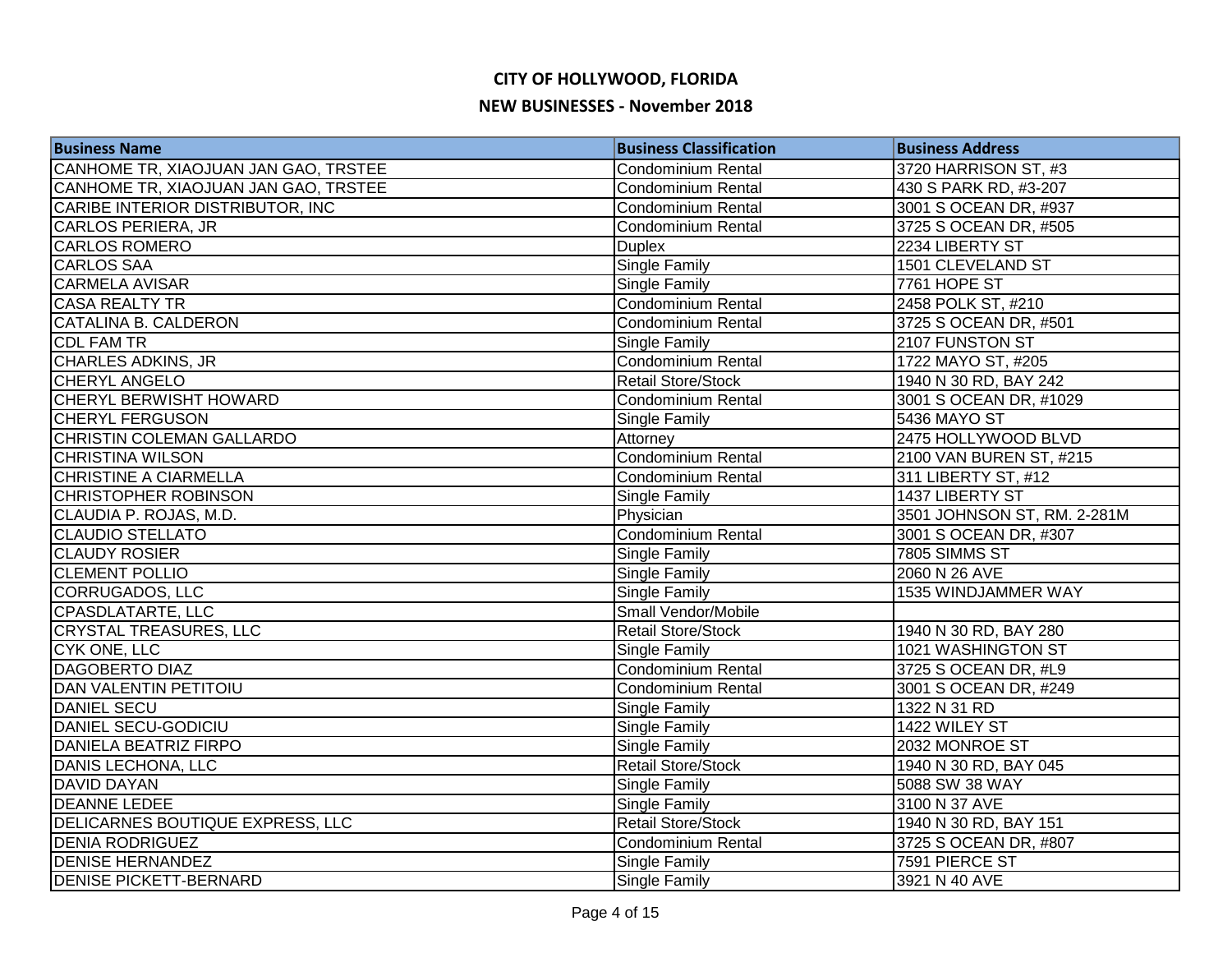| <b>Business Name</b>               | <b>Business Classification</b> | <b>Business Address</b>         |
|------------------------------------|--------------------------------|---------------------------------|
| <b>DIANE SHAMOON</b>               | Condominium Rental             | 3725 S OCEAN DR, #525           |
| <b>DINATO INVESTMENTS, LLC</b>     | Single Family                  | 2040 PIERCE ST                  |
| DISTRIBUIDORA CASASOLA, LLC        | <b>Distribution Office</b>     | 2200 TAYLOR ST, #101            |
| (DBA: DISCASA)                     |                                |                                 |
| <b>DIVINE DIFFUSING, LLC</b>       | <b>Retail Store/Stock</b>      | 1940 N 30 RD, BAY 273           |
| <b>DMITRY URIN</b>                 | <b>Condominium Rental</b>      | 3001 S OCEAN DR, #1435          |
| DOLGOV, TR                         | Condominium Rental             | 2501 S OCEAN DR, #1523          |
| DONALD L LESSNE REV LIV TR         | <b>Single Family</b>           | 1403 SHORELINE WAY              |
| DONALD R SISLER JR EST             | <b>Condominium Rental</b>      | 6340 PARK ST                    |
| DONATA, LLC                        | Retail Store/Stock             | 1940 N 30 RD, BAY 186           |
| <b>DONNA SCHMIDT</b>               | <b>Retail Store/Stock</b>      | 1940 N 30 RD, BAY 265, 266, 322 |
| (DBA: DONNA'S BEACH HOUSE)         |                                |                                 |
| <b>DONTE M EMAIRI</b>              | Single Family                  | 2635 SHERMAN ST                 |
| DYM 409, LLC                       | Condominium Rental             | 2501 S OCEAN DR, #409           |
| <b>E&amp;G LEGA, LLC</b>           | Condominium Rental             | 2501 S OCEAN DR, #816           |
| <b>EDWIN MALDONADO</b>             | <b>Condominium Rental</b>      | 2501 S OCEAN DR, #411           |
| EFIM DEREVYANNY REV LIV TR         | Condominium Rental             | 2501 S OCEAN DR, #1415          |
| <b>EFIM MILRUD</b>                 | Condominium Rental             | 3725 S OCEAN DR, #1120          |
| EL GRAN CAFECITO, INC              | Restaurant/Bar                 | 2723 HOLLYWOOD BLVD             |
| (DBA: ALEXANDRA'S)                 |                                |                                 |
| EL GRAN CAFECITO, INC              | Restaurant/Bar                 | 2723 HOLLYWOOD BLVD             |
| (DBA: ALEXANDRA'S)                 |                                |                                 |
| EL YAQUE BISTRO, LLC               | Retail Store/Stock             | 1940 N 30 RD, BAY 351           |
| <b>ELAINE JOY LAFLAMME</b>         | Attorney                       | 3440 HOLLYWOOD BLVD, #200       |
| <b>ELAINE OCHTERA</b>              | <b>Condominium Rental</b>      | 2721 OCEAN CLUB BLVD, #105      |
| <b>ELAL PROPERTIES, LLC</b>        | <b>Condominium Rental</b>      | 2501 S OCEAN DR, #1011          |
| <b>ELAN BARET</b>                  | Attorney                       | 3999 SHERIDAN ST, 2ND FLOOR     |
| <b>ELISA RUFF</b>                  | <b>Retail Store/Stock</b>      | 1940 N 30 RD, BAY 279           |
| <b>ELITE LPLASTIC SURGERY, LLC</b> | <b>Medical Office</b>          | 2700 HOLLYWOOD BLVD, #200       |
| <b>ELIYAHU NURIELI</b>             | Single Family                  | 4811 HAYES ST                   |
| <b>ELIZABETH LOZADA</b>            | Condominium Rental             | 3725 S OCEAN DR, #1123          |
| <b>ELIZABETH MARIA CHAVEZ</b>      | <b>Single Family</b>           | 2012 N 35 AVE                   |
| <b>ELIZABETH ZIADIE</b>            | Condominium Rental             | 2501 S OCEAN DR, #1409          |
| <b>EMILIO ANTONIO GARCIA</b>       | <b>Single Family</b>           | 1010 N 30 RD                    |
| <b>EMILIO PESCE</b>                | Condominium Rental             | 3001 S OCEAN DR, #719           |
| <b>EMILIYA MIRKINA</b>             | Condominium Rental             | 3001 S OCEAN DR, #527           |
| <b>ENRIQUE MILANES, JR</b>         | <b>Condominium Rental</b>      | 3001 S OCEAN DR, #505           |
| <b>EQUITY TRUST COMPANY</b>        | Condominium Rental             | 2501 S OCEAN DR, #1424          |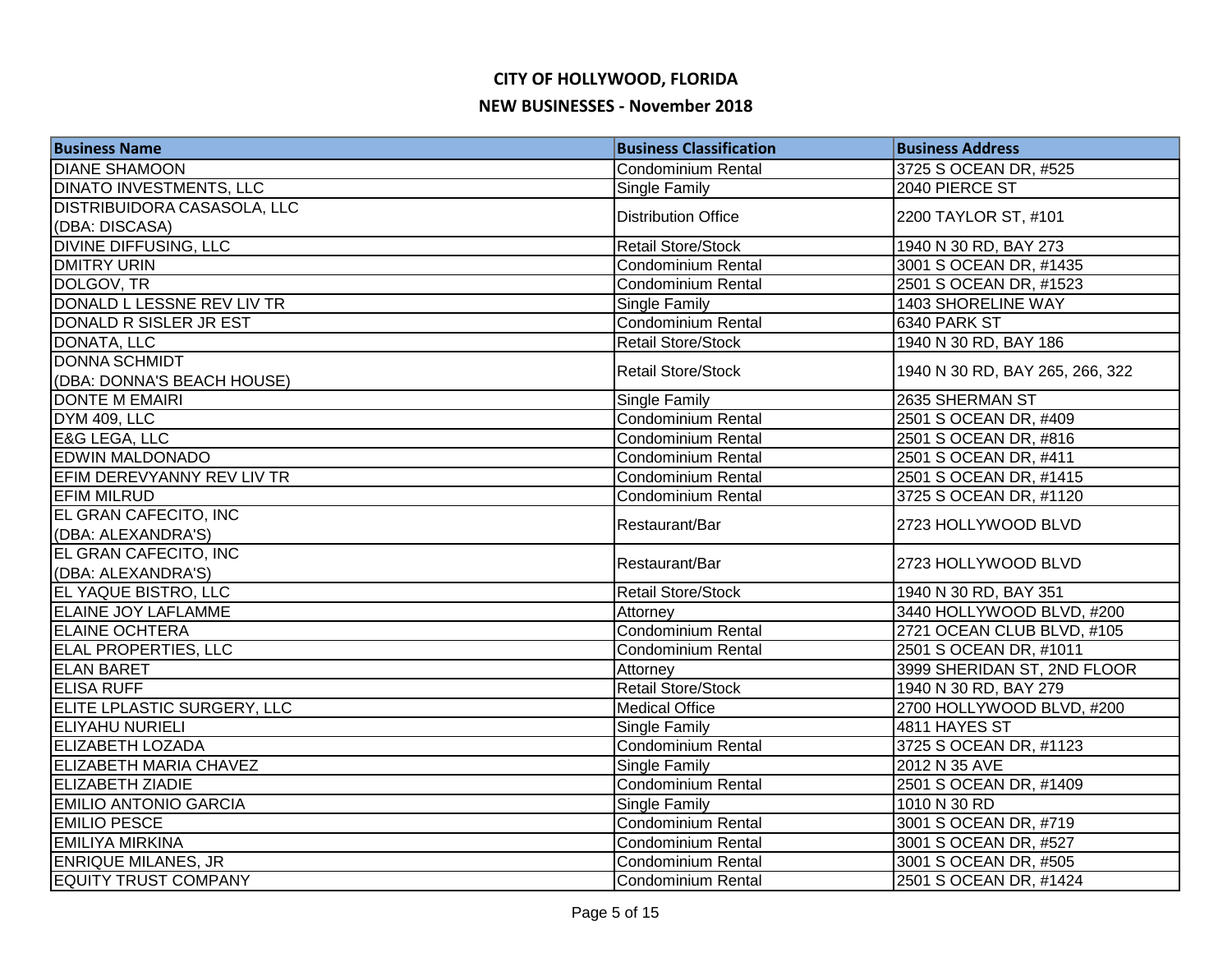| <b>Business Name</b>                             | <b>Business Classification</b>     | <b>Business Address</b>    |
|--------------------------------------------------|------------------------------------|----------------------------|
| <b>ERANSE, LLC</b>                               | Condominium Rental                 | 1722 MAYO ST, #101         |
| <b>ERIC GUTH</b>                                 | <b>Condominium Rental</b>          | 3000 S OCEAN DR, #1420     |
| <b>ERIC M. MARTINEZ</b>                          | Condominium Rental                 | 3001 S OCEAN DR, #1517     |
| <b>ETERNITY INVESTOR, LLC</b>                    | <b>Condominium Rental</b>          | 3001 S OCEAN DR, #435      |
| <b>EXOTIC GARDEN, LLC</b>                        | <b>Retail Store/Stock</b>          | 1940 N 30 RD, #340         |
| <b>F&amp;L ALLIANCE, LLC</b>                     | <b>Consultant/Business Advisor</b> | 3895 MEADOW LN, #254       |
| <b>FABRIZIO PAURI</b>                            | <b>Single Family</b>               | <b>1540 MAYO ST</b>        |
| <b>FANNY LORTIZ</b>                              | <b>Condominium Rental</b>          | 3000 S OCEAN DR, #116      |
| <b>FARIDA LAURIE</b>                             | <b>Retail Store/Stock</b>          | 1940 N 30 RD, BAY 196      |
| <b>FARM FRESH PET FOODS, LLC</b>                 | <b>Retail Store/Stock</b>          | 1940 N 30 RD, BAY 348,059  |
| FARM FRESH RAW FOODS, INC                        | <b>Retail Store/Stock</b>          | 1940 N 30 RD               |
| <b>FLAP THE PICKLE MAN CORP</b>                  | <b>Retail Store/Stock</b>          | 1940 N 30 RD, BAY 346      |
| <b>FLORA ZOHAR</b>                               | <b>Condominium Rental</b>          | 2501 S OCEAN DR, #1128     |
| <b>FLORIDA EMERGENCY PLANNING SERVICES, LLC</b>  | Office                             | 703 N 32 CT                |
| <b>FLORIDA ESTATES GROUP, LLC</b>                | Single Family                      | 611 N 69 WAY               |
| <b>FLORIDA FRESH NEAT COMPANY</b>                | <b>Retail Store/Stock</b>          | 1940 N 30 RD, BAY 40-41    |
| <b>FLORINDA CRUZ</b>                             | <b>Single Family</b>               | 2339 DEWEY ST              |
| <b>FLOWERS &amp; ART DE LA CARAIBE, INC</b>      | <b>Retail Store/Stock</b>          | 1872 RADIUS DR             |
| <b>FRANCISCO FERNANDEZ</b>                       | Condominium Rental                 | 2721 OCEAN CLUB BLVD, #201 |
| <b>FRESH N WILD SEAFOOD, LLC</b>                 | <b>Retail Store/Stock</b>          | 1940 N 30 RD, BAY 105      |
| <b>FRZ CAPITAL GROUP, LLC</b>                    | <b>Single Family</b>               | 5836 MAYO ST               |
| <b>GARY KOGON</b>                                | <b>Retail Store/Stock</b>          | 1940 N 30 RD, BAY 102      |
| <b>GCVI, INC</b>                                 | <b>Condominium Rental</b>          | 1710 MADISON ST, #3        |
| <b>GCW INVESTMENTS, LLC</b>                      | <b>Condominium Rental</b>          | 2501 S OCEAN DR, #738      |
| <b>GEORGE DORADO</b>                             | <b>Condominium Rental</b>          | 5300 WASHINGTON ST, #107D  |
| <b>GERMAN MERIDA</b>                             | Condominium Rental                 | 3725 S OCEAN DR, #1111     |
| <b>GIRISH MULTANI</b>                            | <b>Condominium Rental</b>          | 3101 S OCEAN DR, #3203     |
| <b>GLENMORE ANTHONY PAUL</b>                     |                                    |                            |
| (DBA: GARDEN OF HEALTH AND BEAUTY PRODUCTS, LLC) | <b>Retail Store/Stock</b>          | 1940 N 30 RD, BAY 046      |
| <b>GLOBAL VEGAN DELIGHTS, LLC</b>                | Catering/Take Out                  | 1940 N 30 RD, BAY 104      |
| <b>GLORIA THOMAS</b>                             | <b>Single Family</b>               | 2461 FLETCHER ST           |
| <b>GOLD STAR TRADE, INC</b>                      | <b>Retail Store/Stock</b>          | 1940 N 30 RD, BAY 311      |
| <b>GREEN BOWLZ, INC</b>                          | <b>Retail Store/Stock</b>          | 1940 N 30 RD, BAY 038      |
| <b>GREGORY KOLTONYUK</b>                         | Condominium Rental                 | 2501 S OCEAN DR, #1229     |
| <b>GREGORY L OARS</b>                            | <b>Single Family</b>               | 1419 N 16 CT               |
| <b>GRIME 2 SHINE, LLC</b>                        | Car Wash & Detail (Mobile)         | 6100 GARFIELD ST, #A       |
| <b>GUILLERMO FREDDY ABANTO</b>                   | <b>Retail Store/Stock</b>          | 1940 N 30 RD, BAY 43       |
| (DBA: DHANA SAHA)                                |                                    |                            |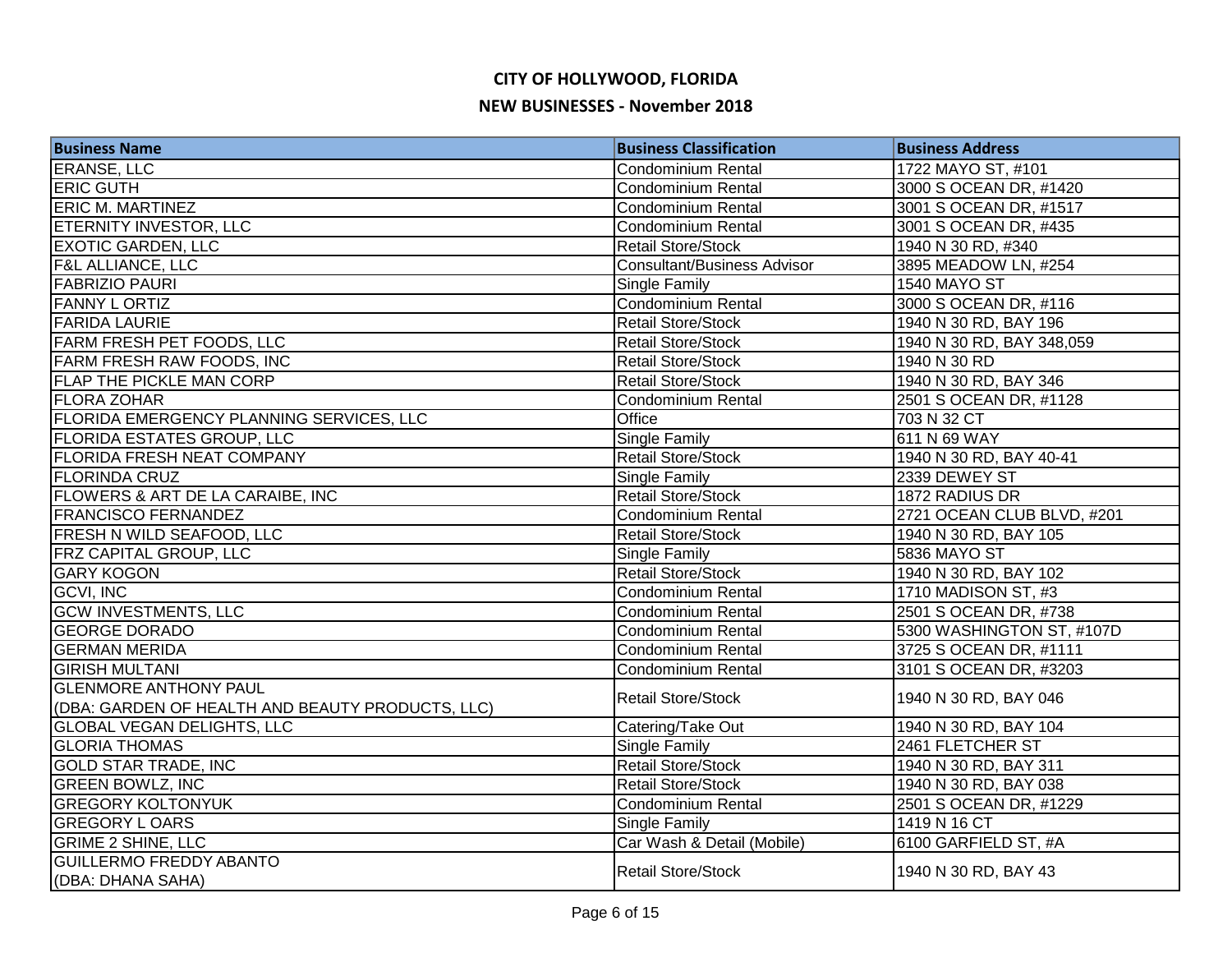| <b>Business Name</b>                             | <b>Business Classification</b> | <b>Business Address</b>   |
|--------------------------------------------------|--------------------------------|---------------------------|
| <b>HADASSAH WEIS REV TR</b>                      | Single Family                  | 1223 LINCOLN ST           |
| <b>HANS CHRISTEN</b>                             | <b>Single Family</b>           | 7601 FARRAGUT ST          |
| HAPPYTIZER BAR, LLC                              | Restaurant/Bar                 | 1940 N 30 RD, BAY 500     |
| <b>HAROLD GOTTESMAN</b>                          | <b>Condominium Rental</b>      | 2501 S OCEAN DR, #807     |
| <b>HARRY BERRY</b>                               | <b>Condominium Rental</b>      | 2501 S OCEAN DR, #PH37    |
| <b>HOLLY GLOBAL BUSINESS, LLC</b>                | <b>Single Family</b>           | 2503 HARDING ST           |
| HOLLYWOOD 20TH AVE, LLC                          | <b>Duplex</b>                  | 708 N 20 AVE, #1-2        |
| HOLLYWOOD 20TH AVE, LLC                          | Apt Building (3 or more units) | 702 N 20 AVE, #1-5        |
| HOLLYWOOD HAIR & NAIL SALON, INC                 | <b>Beauty Parlor</b>           | 528 N DIXIE HWY           |
| <b>HOLLYWOOD HEAT HOT SAUCE, LLC</b>             | <b>Retail Store/Stock</b>      | 1940 N 30 RD, BAY 275     |
| <b>HOOLI INSURANCE GROUP, LLC</b>                | Insurance Agency               | 450 N PARK RD, #804       |
| (DBA: GLOBAL GREEN INSURANCE AGENCY)             |                                |                           |
| <b>HOT LIME CORP</b>                             | Retail Store/Stock             | 1940 N 30 RD, BAY 245     |
| <b>HUE LAM</b>                                   | <b>Duplex</b>                  | 6126-6128 PIERCE ST       |
| <b>HUGO SANTANDER</b>                            | Condominium Rental             | 2501 S OCEAN DR, #1037    |
| <b>IDA R. ASENCIO</b>                            | <b>Condominium Rental</b>      | 3725 S OCEAN DR, #611     |
| <b>IDAN GOZLAN</b>                               | Single Family                  | 5715 RALEIGH ST           |
| <b>IGOR SHTARKMAN</b>                            | Condominium Rental             | 2501 S OCEAN DR, #332     |
| <b>IHAB TAWFIK</b>                               | <b>Single Family</b>           | 2442 MCKINLEY ST          |
| <b>IHSSANE JAWDAT</b>                            | Condominium Rental             | 3725 S OCEAN DR, #302     |
| ILIANA D. PENA                                   | Condominium Rental             | 3725 S OCEAN DR, #911     |
| <b>ILJA FOSS</b>                                 | Condominium Rental             | 2501 S OCEAN DR, #PH30    |
| <b>IMPERIAL, LLC</b>                             | Apt Building (3 or more units) | 2506-2512 LINCOLN ST      |
| <b>IMPERIAL, LLC</b>                             | Apt Building (3 or more units) | 2514-2520 LINCOLN ST      |
| INTERAMERICAN MEDICAL CENTER GROUP, LLC          | <b>Medical Office</b>          | 5920 JOHNSON ST, #108-110 |
| <b>INVERSIONES SUSANA 2, LLC</b>                 | Condominium Rental             | 4111 S OCEAN DR, #3106    |
| <b>INVESTMENT LAWYERS, LLC</b>                   | <b>Condominium Rental</b>      | 1715 WILEY ST, #16        |
| <b>IRINA MANAKOVA</b><br>(DBA: MIAMI AFTER DARK) | Internet Sales                 | 2320 N 19 AVE #2          |
| <b>IRINA RYBALOVA</b>                            | <b>Condominium Rental</b>      | 3725 S OCEAN DR, #1604    |
| <b>IRINA, CORP</b>                               |                                |                           |
| (DBA: LAS VEGAS CUBAN CUISINE)                   | Restaurant/Bar                 | 1212 N STATE ROAD 7       |
| <b>ISIDORA RODRIGUEZ</b>                         | <b>Retail Store/Stock</b>      | 1940 N 30 RD, BAY 013     |
| <b>ITALIAN LA LOCANDA BRISTOL, INC</b>           |                                |                           |
| (DBA: SAPORE DI MARE)                            | Restaurant/Bar                 | 707 N BROADWALK, STE 1    |
| <b>ITALIAN LA LOCANDA BRISTOL, INC</b>           |                                |                           |
| (DBA: SAPORE DI MARE)                            | Restaurant/Bar                 | 707 N BROADWALK, STE 1    |
| <b>ITSHAK SHAKED</b>                             | <b>Single Family</b>           | 3863 SW 53 PL             |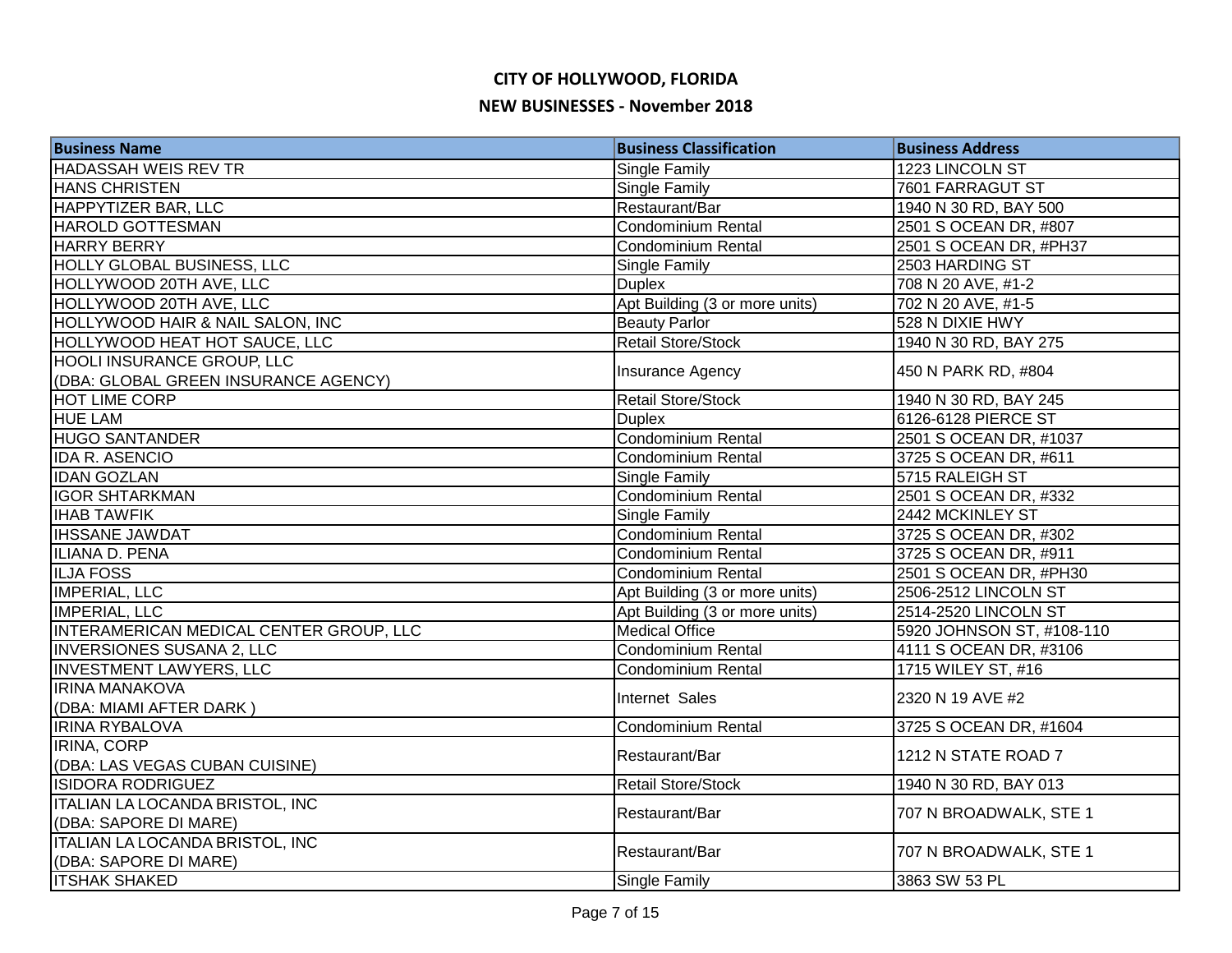| <b>Business Name</b>           | <b>Business Classification</b>     | <b>Business Address</b>   |
|--------------------------------|------------------------------------|---------------------------|
| <b>ITZIK LEVY</b>              | Condominium Rental                 | 3800 N HILLS DR, #106     |
| <b>IVAN RUIZ</b>               | <b>Condominium Rental</b>          | 3725 S OCEAN DR, #401     |
| J. GOMEZ & SONS, CORP          | Contractor/Landscaping             | 2910 JOHNSON ST           |
| <b>JACOB SCHWED</b>            | <b>Retail Store/Stock</b>          | 1940 N 30 RD, BAY 166     |
| <b>JACOB SCHWED</b>            | <b>Retail Store/Stock</b>          | 1940 N 30 RD, BAY 246     |
| <b>JACOB SHULMAN</b>           | <b>Condominium Rental</b>          | 3001 S OCEAN DR, #1421    |
| <b>JACQUELINE A WALTERS</b>    | <b>Duplex</b>                      | 6038-6040 BUCHANAN ST     |
| <b>JAMES D RAMIREZ</b>         | <b>Condominium Rental</b>          | 3001 S OCEAN DR, #1449    |
| <b>JAMES ELIAS</b>             | <b>Condominium Rental</b>          | 2829 VAN BUREN ST, #202   |
| <b>JANET FARIAS</b>            | <b>Single Family</b>               | 331 N 68 WAY              |
| <b>JAYE SHAUGHNESSY</b>        | Condominium Rental                 | 2831 PIERCE ST, #300      |
| <b>JEAN L CAMOESAS</b>         | Single Family                      | 6321 WILEY ST             |
| JEANETTE RIESGO BASTO          | Veterinarians                      | 2864 HOLLYWOOD BLVD       |
| <b>JEANNETTE KAZI</b>          | Condominium Rental                 | 2501 S OCEAN DR, #L14     |
| <b>JENNIFER WAGNER</b>         | Nurse Practice/Physician Assistant | 3700 WASHINGTON ST, 403   |
| JOGGER, LLC                    | <b>Condominium Rental</b>          | 5400 HOLLYWOOD BLVD, #15  |
| JOGGER, LLC                    | <b>Condominium Rental</b>          | 1850 ARTHUR ST, #12       |
| JOGGER, LLC                    | Condominium Rental                 | 2514 TAYLOR ST, #5        |
| JOHN M. DAHDOUH                | Condominium Rental                 | 3101 S OCEAN DR, #2501    |
| JONATHAN HOLDINGS, LLC         | <b>Single Family</b>               | 5801 SHERIDAN ST          |
| JORGE S. GONZALEZ              | Condominium Rental                 | 3725 S OCEAN DR, #805     |
| <b>JORGEN BENGTSSON</b>        | <b>Single Family</b>               | 922 N 13 TER              |
| <b>JORGEN BENGTSSON</b>        | Single Family                      | 1002 N 13 CT              |
| JOSE ANTONIO ESPINOSA          | <b>Retail Store/Stock</b>          | 1940 N 30 RD              |
| <b>JOSE ESCALANTE</b>          | <b>Condominium Rental</b>          | 3001 S OCEAN DR, #607     |
| <b>JOSE ESPINOSA</b>           | <b>Condominium Rental</b>          | 3725 S OCEAN DR, #1416    |
| <b>JOSE R RIGUERA</b>          | <b>Condominium Rental</b>          | 2501 S OCEAN DR, #428     |
| <b>JOSEPH A SCHUYLER</b>       | Single Family                      | 7228 MCKINLEY ST          |
| <b>JOSEPH L MCARDLE</b>        | Condominium Rental                 | 1550 N 12 CT, #5A         |
| <b>JOSEPH ROSCITT</b>          | <b>Single Family</b>               | 7140 MOSELEY ST           |
| <b>JOSEPHINE MICELI</b>        | Condominium Rental                 | 5300 WASHINGTON ST, #203E |
| JOSIAS VALERO PHOTOGRAPHY, LLC | Photo/Lab Studio                   | 918 N 20 AVE              |
| <b>JUAN DOMINGUEZ</b>          | Condominium Rental                 | 2200 PARK LN, #110        |
| <b>JUAN E SALINAS</b>          | <b>Single Family</b>               | 6911 PARK ST              |
| <b>JUAN E SALINAS</b>          | Condominium Rental                 | 495 BRIARWOOD CIR, #3-61  |
| <b>JUAN PABLO LISCANO</b>      | <b>Duplex</b>                      | 5911-5913 LIBERTY ST      |
| <b>KALDOON SABIE</b>           | <b>Single Family</b>               | 1020 E HAWTHORNE CIR      |
| KAREN LEBOWITZ-BROWN           | <b>Single Family</b>               | 710 N 65 AVE              |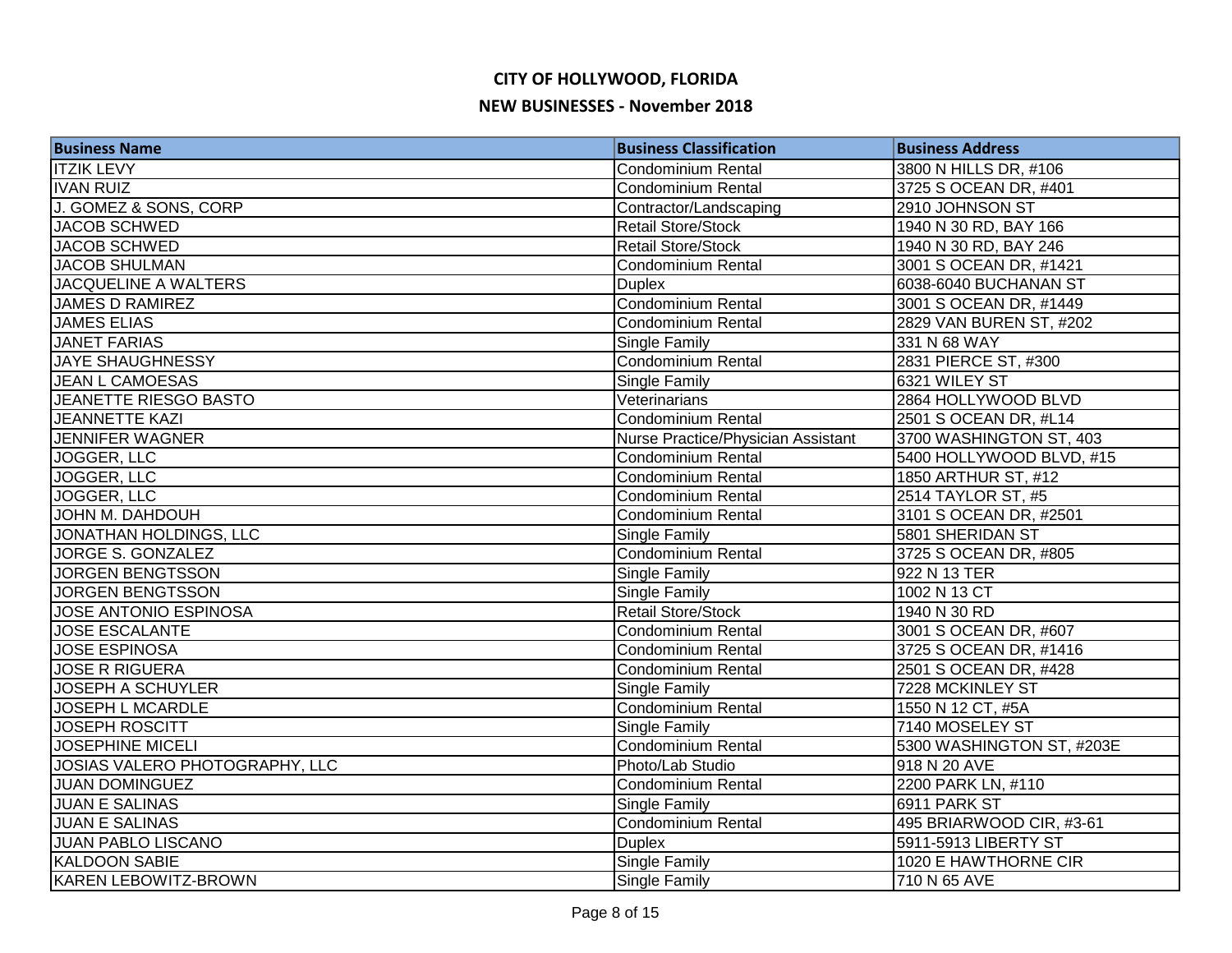| <b>Business Name</b>                  | <b>Business Classification</b> | <b>Business Address</b>   |
|---------------------------------------|--------------------------------|---------------------------|
| <b>KAREN LEBOWITZ-BROWN</b>           | <b>Single Family</b>           | 6511 PIERCE ST            |
| <b>KAREN LORENA MATEUS</b>            | <b>Single Family</b>           | 2249 GARFIELD ST          |
| KATHLEEN A. JOHNSON                   | <b>Condominium Rental</b>      | 1550 N 12 CT, #6A         |
| <b>KAY A GAIGALL</b>                  | <b>Condominium Rental</b>      | 1431 S 14 AVE, #203       |
| <b>KAYLA MICHELLE TEDESCO</b>         |                                | 1940 N 30 RD, BAY 216     |
| (DBA: THREADS BOUTIQUE)               | Cosmetologists/Facials         |                           |
| <b>KEEZ BEEZ, LLC</b>                 | <b>Retail Store/Stock</b>      | 1940 N 30 RD, BAY 160     |
| <b>KENNETH P SEWELL</b>               | <b>Single Family</b>           | 2119 N 49 AVE             |
| KENNETH R CARMAN 4, LLC               | <b>Single Family</b>           | 1401 N 65 WAY             |
| KENNETH R CARMAN 6, LLC               | <b>Single Family</b>           | 6630 HARDING ST           |
| KENORE, LLC                           | Condominium Rental             | 2501 S OCEAN DR, #405     |
| <b>KETO ME, LLC</b>                   | <b>Retail Store/Stock</b>      | 1940 N 30 RD, BAY 146     |
| KHALID CHAUGHTAI                      | <b>Single Family</b>           | 7490 JOHNSON ST           |
| KOKEDOME, LLC                         | <b>Retail Store/Stock</b>      | 1940 N 30 RD, BAY 304     |
| KOSTYANTYN SOKOL                      | Single Family                  | 5273 SW 38 WAY            |
| <b>KRISTEN GOTTFRIED</b>              | Attorney                       | 3440 HOLLYWOOD BLVD, #200 |
| LA SOAPERIE, LLC                      | <b>Retail Store/Stock</b>      |                           |
| (DBA: THE SOAPERIE BAR)               |                                | 1940 N 30 RD, BAY 219     |
| LAUDAN, LLC                           | Condominium Rental             | 2501 S OCEAN DR, #PH23    |
| LDRR SOLUTIONS, LLC                   | Office                         | 3936 MAHOGANY LN          |
| LE GOURMAND MARKET, CORP              | Retail Store/Stock             | 1940 N 30 RD, BAY 307     |
| <b>LEIDY ARANA</b>                    | Single Family                  | 2619 WILEY ST             |
| LEILA M. JACKSON BATTIES              | Condominium Rental             | 3900 N HILLS DR, #210     |
| <b>LEONID ZAGAROV</b>                 | <b>Condominium Rental</b>      | 3001 S OCEAN DR, #935     |
| <b>LEVI COHEN</b>                     | <b>Condominium Rental</b>      | 3907 PINEWOOD LN, #209    |
| <b>LIDIA R DE COSANO</b>              | Single Family                  | 1271 YELLOWHEART WAY      |
| <b>LINDA SHERWOOD</b>                 | <b>Condominium Rental</b>      | 5300 WASHINGTON ST, #304D |
| LIVING WELL MANAGEMENT, INC           | <b>Medical Office</b>          | 1621 S 21 AVE             |
| <b>LOLOS RIVER, LLC</b>               | Condominium Rental             | 2501 S OCEAN DR, #1627    |
| LONNIE DURANTE                        | Condominium Rental             | 3001 S OCEAN DR, #1441    |
| LORET E. GOMEZ                        | <b>Condominium Rental</b>      | 2501 S OCEAN DR, #1226    |
| <b>LORI BETH CABALLERO</b>            | Condominium Rental             | 3800 N HILLS DR, #407     |
| <b>LOURDES KEELER</b>                 | Alterations                    | 1940 N 30 RD, BAY 195     |
| (DBA: TURTLETOGS LAND & SEA BOUTIQUE) |                                |                           |
| LUIS VELAZQUEZ                        | Condominium Rental             | 3000 S OCEAN DR, #216     |
| M & M 613, LLC                        | <b>Condominium Rental</b>      | 1715 WILEY ST, #17        |
| M AND M PROPRIETORS, LLC              | <b>Condominium Rental</b>      | 2501 S OCEAN DR, #1133    |
| MADISON 1800, LLC                     | <b>Single Family</b>           | 1857 MADISON ST-2 BLDG    |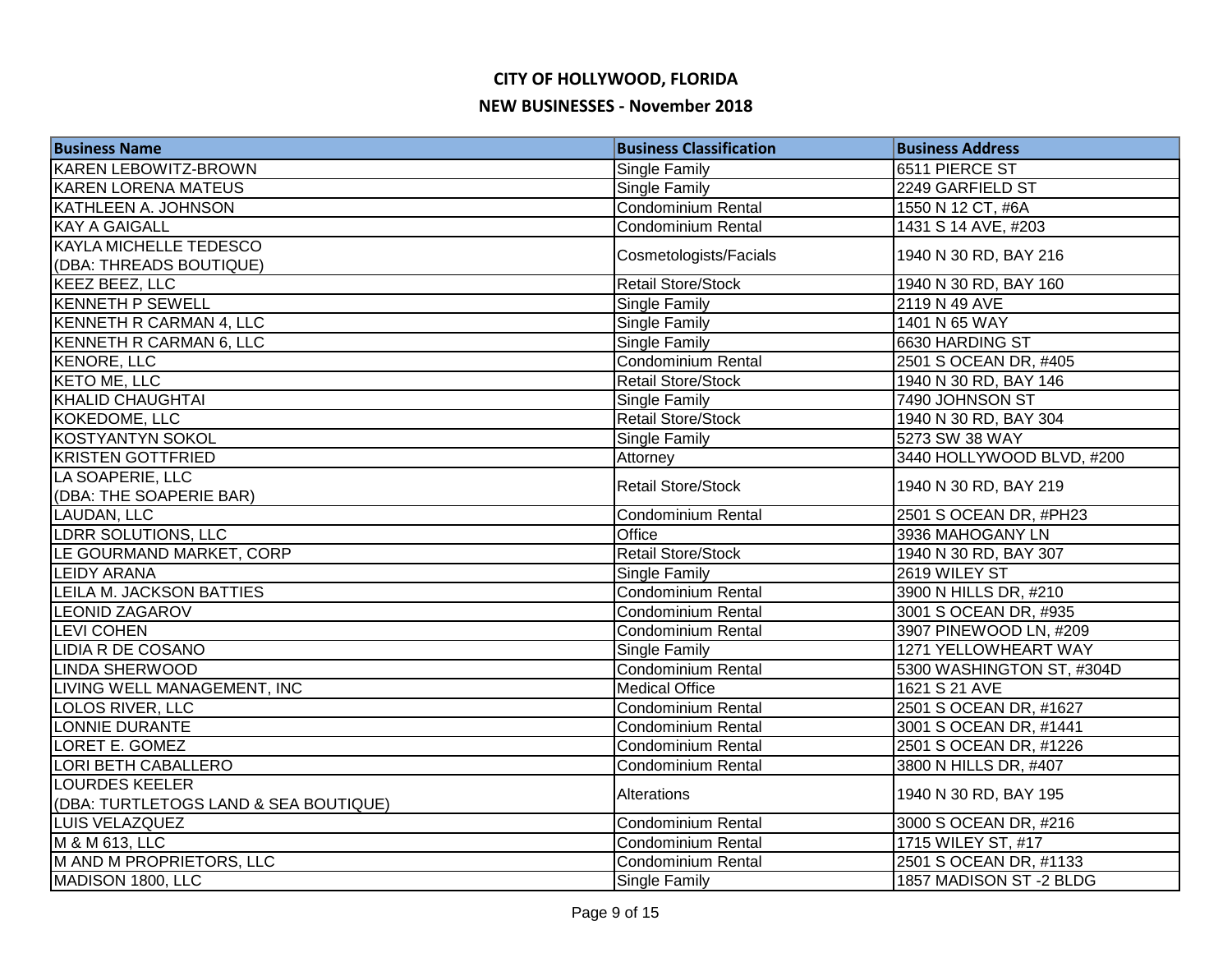| <b>Business Name</b>                  | <b>Business Classification</b> | <b>Business Address</b>   |
|---------------------------------------|--------------------------------|---------------------------|
| MADISON 1800, LLC                     | <b>Single Family</b>           | 1857 MADISON ST-2 BLDG    |
| MADISON 1800, LLC                     | <b>Single Family</b>           | 1833 MADISON ST-2 BLDG    |
| MADISON 1800, LLC                     | <b>Single Family</b>           | 1833 MADISON ST-2 BLDG    |
| MADISON 1800, LLC                     | Single Family                  | 1849 MADISON ST           |
| MADISON 1800, LLC                     | <b>Duplex</b>                  | 1853 MADISON ST, #1-2     |
| MADISON 1800, LLC                     | <b>Duplex</b>                  | 1847 MADISON ST, #1-2     |
| <b>MAHAMAD A GULMAHAMAD</b>           | <b>Single Family</b>           | 7490 DOUGLAS ST           |
| <b>MAHAMAD A GULMAHAMAD</b>           | <b>Single Family</b>           | 6651 EVANS ST             |
| MAISON DELUXE III, LLC                | <b>Single Family</b>           | 2111 MONROE TER           |
| <b>MANIN INVESTMENTS, CORP</b>        | Condominium Rental             | 3725 S OCEAN DR, #717     |
| <b>MANUEL FIGUEREO</b>                | Condominium Rental             | 2145 PIERCE ST, #427      |
| MANUEL LASTRA                         | Condominium Rental             | 3725 S OCEAN DR, #803     |
| <b>MARC KASPY</b>                     | <b>Condominium Rental</b>      | 3001 S OCEAN DR, #1139    |
| MARCEL NAHON                          | Single Family                  | 4820 TYLER ST             |
| <b>MARCELA EDITH PADOVAN</b>          | Single Family                  | 2620 PIERCE ST, #B-2      |
| <b>MARCELLO CINELLI</b>               | Condominium Rental             | 1891 N 61 AVE, #B214      |
| MARIA ELENA LOPEZ (IRA)               | <b>Condominium Rental</b>      | 3001 S OCEAN DR, #1123    |
| MARIA FERNANDA VELEZ                  | Condominium Rental             | 3000 S OCEAN DR, #910     |
| <b>MARIE KARYNE CHARLES</b>           | <b>Retail Store/Stock</b>      | 1940 N 30 RD, BAY 267     |
| (DBA: TASTEE CRE'HAITIAN)             |                                |                           |
| MARI'S KITCHEN ROSTICCERIA, INC       | <b>Retail Store/Stock</b>      | 1940 N 30 RD, BAY 255     |
| <b>MARITRINI MOLINA</b>               | <b>Condominium Rental</b>      | 3001 S OCEAN DR, #1537    |
| <b>MARITZA VERGARA</b>                | <b>Retail Store/Stock</b>      | 1940 N 30 RD, BAY 300     |
| (DBA: SCAREN COCONUT)                 |                                |                           |
| <b>MARSHALL OHRING</b>                | Condominium Rental             | 3900 N HILLS DR, #405     |
| MARTA M. IGLESIAS                     | Physician                      | 5920 JOHNSON ST, #108-110 |
| <b>MARTHA J. CARDONA</b>              | <b>Condominium Rental</b>      | 3725 S OCEAN DR, #311     |
| <b>MARTIN H SHANKMAN</b>              | <b>Condominium Rental</b>      | 3000 S OCEAN DR, #618     |
| <b>MASON GOMBERG LIV TR</b>           | Condominium Rental             | 2501 S OCEAN DR, #533     |
| MATEAR, LLC                           | <b>Retail Store/Stock</b>      | 1940 N 30 RD, BAY 170     |
| <b>MAURICIO ARANGO</b>                | Condominium Rental             | 1722 MAYO ST, #204        |
| <b>MAXIM GORAY ANVOV</b>              | <b>Single Family</b>           | 2518 SCOTT ST             |
| MAYA HAZAN                            | Single Family                  | 5424 GARFIELD ST          |
| MCFOLEY, INC                          | <b>Retail Store/Stock</b>      | 1940 N 30 RD, BAY 219     |
| (DBA: M'S SWEETS-N-TREATS)            |                                |                           |
| ME ART, LLC                           | Condominium Rental             | 2501 S OCEAN DR, #L01     |
| MELA Z, CORP                          | <b>Condominium Rental</b>      | 2711 S OCEAN DR, #1104    |
| <b>MERCEDES DEL CARMEN FUENTES TR</b> | <b>Condominium Rental</b>      | 3725 S OCEAN DR, #1507    |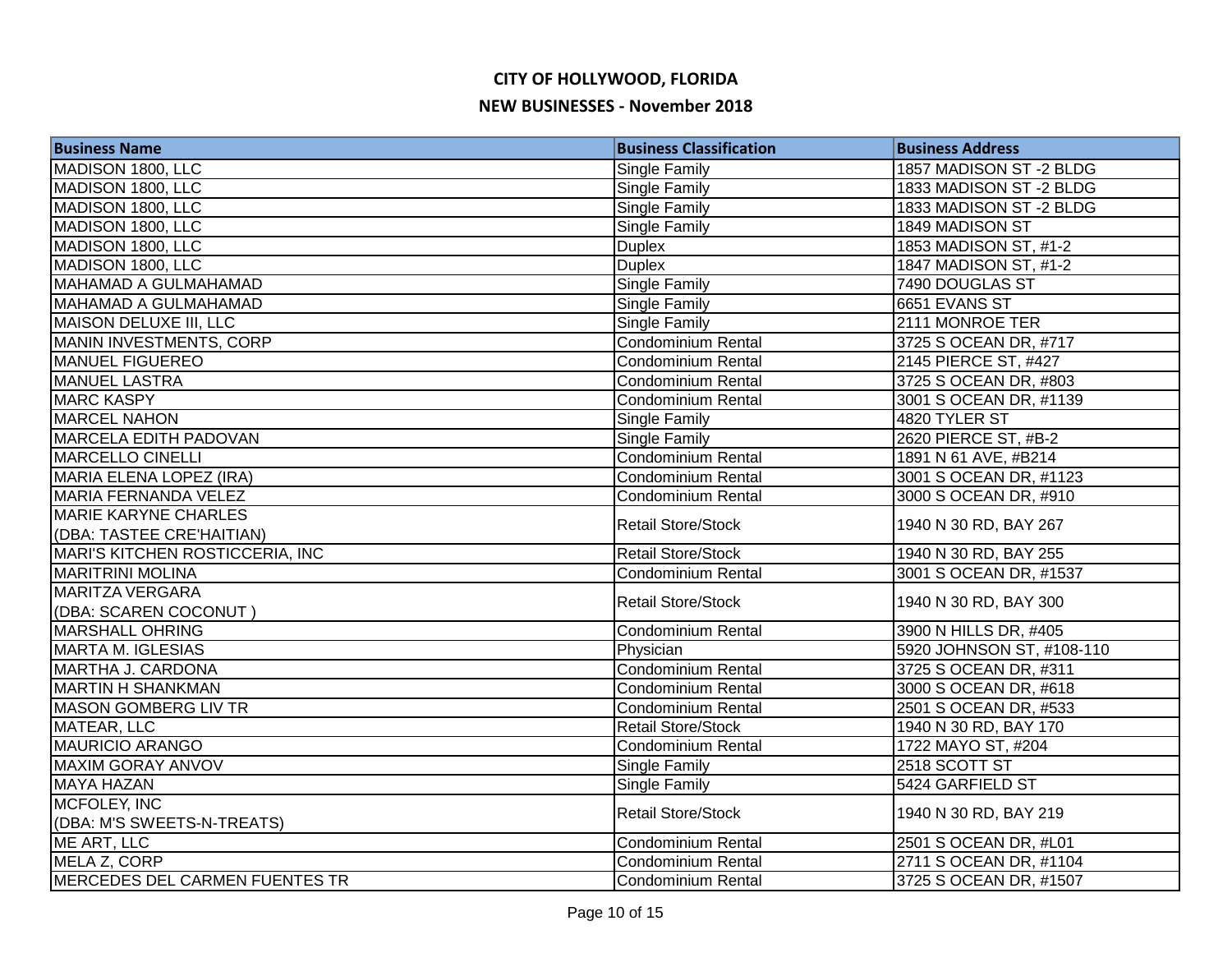| <b>Business Name</b>                | <b>Business Classification</b>     | <b>Business Address</b>   |
|-------------------------------------|------------------------------------|---------------------------|
| <b>MERCEDES N FRANCISCO</b>         | Condominium Rental                 | 3725 S OCEAN DR, #904     |
| MICA MIAMI, LLC                     | <b>Condominium Rental</b>          | 3901 S OCEAN DR, #5S      |
| MICA MIAMI, LLC                     | Condominium Rental                 | 3001 S OCEAN DR, #207     |
| MICHAEL & SHARON E ENGEL REV TR     | Single Family                      | 2710 SCOTT ST             |
| <b>MICHAEL LACROIX</b>              | Condominium Rental                 | 1600 S OCEAN DR, #8I      |
| <b>MICHAEL TSYMBAL</b>              | <b>Condominium Rental</b>          | 2501 S OCEAN DR, #1036    |
| <b>MICHELE LOMANDO</b>              | Condominium Rental                 | 1455 N 12 CT, #2A         |
| <b>MIGUEL TORRES, MD</b>            | Physician                          | 4105 PEMBROKE RD          |
| MILAGROS CAMBERT                    | Condominium Rental                 | 2501 S OCEAN DR, #1018    |
| <b>MILAGROS CAMBERT</b>             | Condominium Rental                 | 2501 S OCEAN DR, #918     |
| <b>MILAGROS DELAROSA</b>            | Condominium Rental                 | 2501 S OCEAN DR, #331     |
| <b>MIRTA C FIGUEREDO</b>            | <b>Condominium Rental</b>          | 3725 S OCEAN DR, #705     |
| <b>MIRTA DORTA</b>                  | <b>Condominium Rental</b>          | 3725 S OCEAN DR, #1021    |
| MMXX INVESTMENT GROUP, LLC          | Office                             | 525 S 21 AVE              |
| (DBA: EXHIBIT A MEDIA & TECHNOLOGY) |                                    |                           |
| MOISES SALAMA, MD                   |                                    | 2700 HOLLYWOOD BLVD, #200 |
| (DBA: )                             | Physician                          |                           |
| <b>MONICA RUBINA</b>                | <b>Retail Store/Stock</b>          | 1940 N 30 RD, BAY 309     |
| MONTENEGRO JEWELRY DESIGN, LLC      | <b>Retail Store/Stock</b>          | 1940 N 30 RD, BAY 226     |
| NARUTO SUSHI BAR, INC               | <b>Retail Store/Stock</b>          | 1940 N 30 RD, BAY 087     |
| NATALIA MISHINA                     | <b>Single Family</b>               | 2734 COOLIDGE ST          |
| NATALIA ROUD                        | Condominium Rental                 | 2901 JACKSON ST, #5       |
| NATASHA DILLON                      | Condominium Rental                 | 3725 S OCEAN DR, #1219    |
| NATIONAL MOVING & STORAGE, LLC      | Office                             | 3040 N 29 AVE             |
| NATIONWIDE TRAFFIC DATA, INC        | Office                             | 1926 HOLLYWOOD BLVD, #207 |
| <b>NAUM TERUSHKIN</b>               | Single Family                      | 1301 RODMAN ST            |
| NAZADESIGN, LLC                     | Artist                             | 1940 N 30 RD, BAY 037     |
| <b>NEW BEACH, LLC</b>               | Condominium Rental                 | 2501 S OCEAN DR, #908     |
| <b>NEW ME AESTHETICS, LLC</b>       | Nurse Practice/Physician Assistant | 2029 TYLER ST             |
| NIKOLAI & SVELTANA SHTEPA           | Condominium Rental                 | 1600 S OCEAN DR, #15J     |
| NIKOLAY GOLOVINOV                   | <b>Single Family</b>               | 2443 COOLIDGE ST          |
| NIKOLAY GOLOVINOV                   | <b>Single Family</b>               | 2543 WILSON ST            |
| NINO'S MARKET, INC                  | Grocery/Convenience Store          | 5595 PEMBROKE RD          |
| <b>NIZAR TAKI MD</b>                | Physician                          | 2700 HOLLYWOOD BLVD, #200 |
| <b>NOMI &amp; NOAH, INC</b>         | <b>Auto Sales</b>                  | 5930 RODMAN ST            |
| (DBA: HIGH PERFORMANCE AUTOS)       |                                    |                           |
| NORBERTO RENE MARTINEZ              | <b>Condominium Rental</b>          | 2501 S OCEAN DR, #602     |
| <b>NURIT SMADAR</b>                 | <b>Condominium Rental</b>          | 4957 SW 35 WAY            |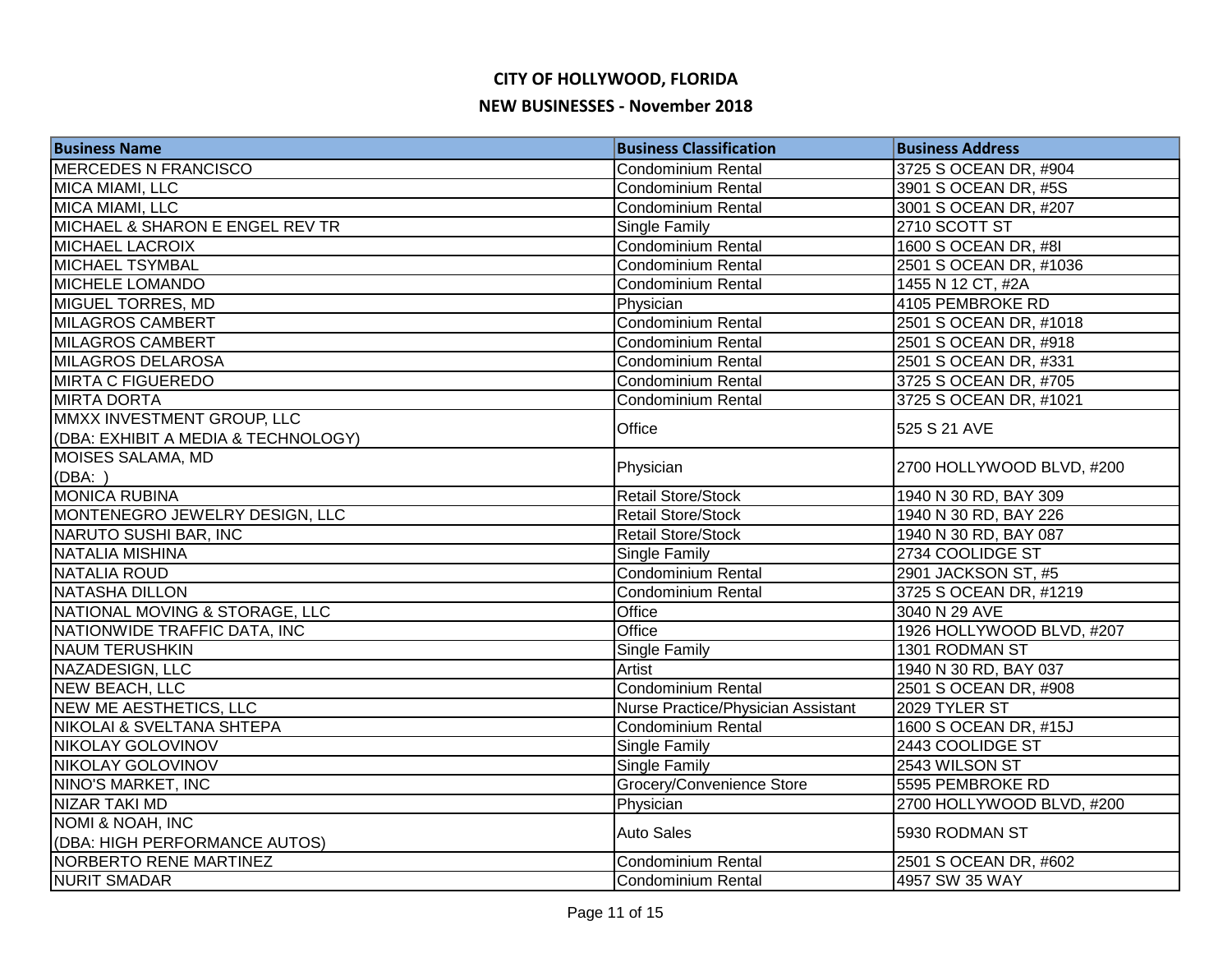| <b>Business Name</b>                              | <b>Business Classification</b> | <b>Business Address</b>    |
|---------------------------------------------------|--------------------------------|----------------------------|
| <b>OCEAN MIST MOTEL, LLC</b>                      | Hotel/Motel                    | 1510 N OCEAN DR            |
| OMBU GINI, LLC                                    | Condominium Rental             | 3725 S OCEAN DR, #903      |
| ORINOKIA GOODS, LLC                               | <b>Retail Store/Stock</b>      | 1940 N 30 RD, BAY 143      |
| <b>PANAGIOTIS ANGELIS</b>                         | Condominium Rental             | 3725 S OCEAN DR, #1624     |
| <b>PARGUITO GOURMET, LLC</b>                      | <b>Retail Store/Stock</b>      | 1940 N 30 RD, BAY 350      |
| <b>PAUL BOURNIVAL</b>                             | Condominium Rental             | 2501 S OCEAN DR, #914      |
| PEDRO JOSE MEDINA PINEDA                          | <b>Condominium Rental</b>      | 2100 VAN BUREN ST, #104    |
| PHILLIP W DOHERTY                                 | Single Family                  | 7311 GRANT CT              |
| PILCO INVESTMENTS, INC                            | Retail Store/Stock             | 1940 N 30 RD, BAY 315      |
| PILCO INVESTMENTS, INC                            | Restaurant/Bar                 | 1940 N 30 RD, BAY 048      |
| PLAYAMAR, LLC                                     | Condominium Rental             | 777 N OCEAN DR, #S404      |
| PORCELLI SUNSET, LLC                              | <b>Condominium Rental</b>      | 1600 S OCEAN DR, #12A      |
| PRIME CAPITAL SOLUTIONS, LLC                      | Single Family                  | 7610 FARRAGUT ST           |
| PROTECTIVE MEDICAL TRANSPORTATION OF SO. FL., INC | Courtesy Auto/Limo/Taxi        | 6428 FLAGLER ST            |
| PUMICOME GROUP, LLC                               | <b>Retail Store/Stock</b>      | 1940 N 30 RD, BAY 130-131  |
| PUNTILLA, LLC                                     | Single Family                  | 5803 SIENA LN              |
| PUNTILLA, LLC                                     | Single Family                  | 2164 SIENA WAY             |
| R C OF MIAMI, INC                                 | <b>Condominium Rental</b>      | 3725 S OCEAN DR, #520      |
| <b>RAAFAT ATTARA</b>                              | Condominium Rental             | 3725 S OCEAN DR, #1424     |
| RAFAEL GARZON                                     | Condominium Rental             | 1431 S 14 AVE, #114        |
| <b>RAFAEL GARZON</b>                              | Condominium Rental             | 1431 S 14 AVE, #116        |
| <b>RAHEL RASHTY</b>                               | Single Family                  | 5089 SW 33 WAY             |
| RAINBOW ROOT TEAS, LLC                            | <b>Retail Store/Stock</b>      | 1940 N 30 RD, BAY 153      |
| <b>RAUL A. TELLO</b>                              | <b>Condominium Rental</b>      | 3725 S OCEAN DR, #406      |
| <b>RAYMOND ELIAS ABOU-ADAL</b>                    | <b>Condominium Rental</b>      | 2312 VAN BUREN ST, #10     |
| <b>REALTY PLUS PARTNERS, LLC</b>                  | Single Family                  | 6731 CLEVELAND ST          |
| <b>REBECCA C. WHITE</b>                           | <b>Condominium Rental</b>      | 2731 OCEAN CLUB BLVD, #301 |
| <b>REGINA AURISICCHIO</b>                         | <b>Condominium Rental</b>      | 2501 S OCEAN DR, #1215     |
| <b>REGINA M. BAENA, EST</b>                       | Single Family                  | 1008 HARRISON ST           |
| <b>REGINALD V SARA III</b>                        | Condominium Rental             | 1550 N 12 CT, #2B          |
| REICHMAN INVESTMENT GROUP, LLC                    | Condominium Rental             | 1850 ARTHUR ST, #2         |
| <b>RENTAL FLORIDA GROUP, LLC</b>                  | <b>Condominium Rental</b>      | 2501 S OCEAN DR, #519      |
| <b>RFK PROPERTIES TRUST, LLC</b>                  | <b>Condominium Rental</b>      | 1836 ARTHUR ST, #19        |
| <b>RICARDO &amp; M. GONZALEZ LIV TR</b>           | Condominium Rental             | 2501 S OCEAN DR, #334      |
| <b>RICHARD BROWNE</b>                             | <b>Condominium Rental</b>      | 2501 S OCEAN DR, #927      |
| <b>RICHARD F WEAVER</b>                           | <b>Condominium Rental</b>      | 3300 N SURF RD, #28A       |
| <b>RICHARD MACMULLIN</b>                          | <b>Condominium Rental</b>      | 3725 S OCEAN DR, #1207     |
| <b>RICHARD SUBBERT</b>                            | Single Family                  | 1204 N 31 AVE              |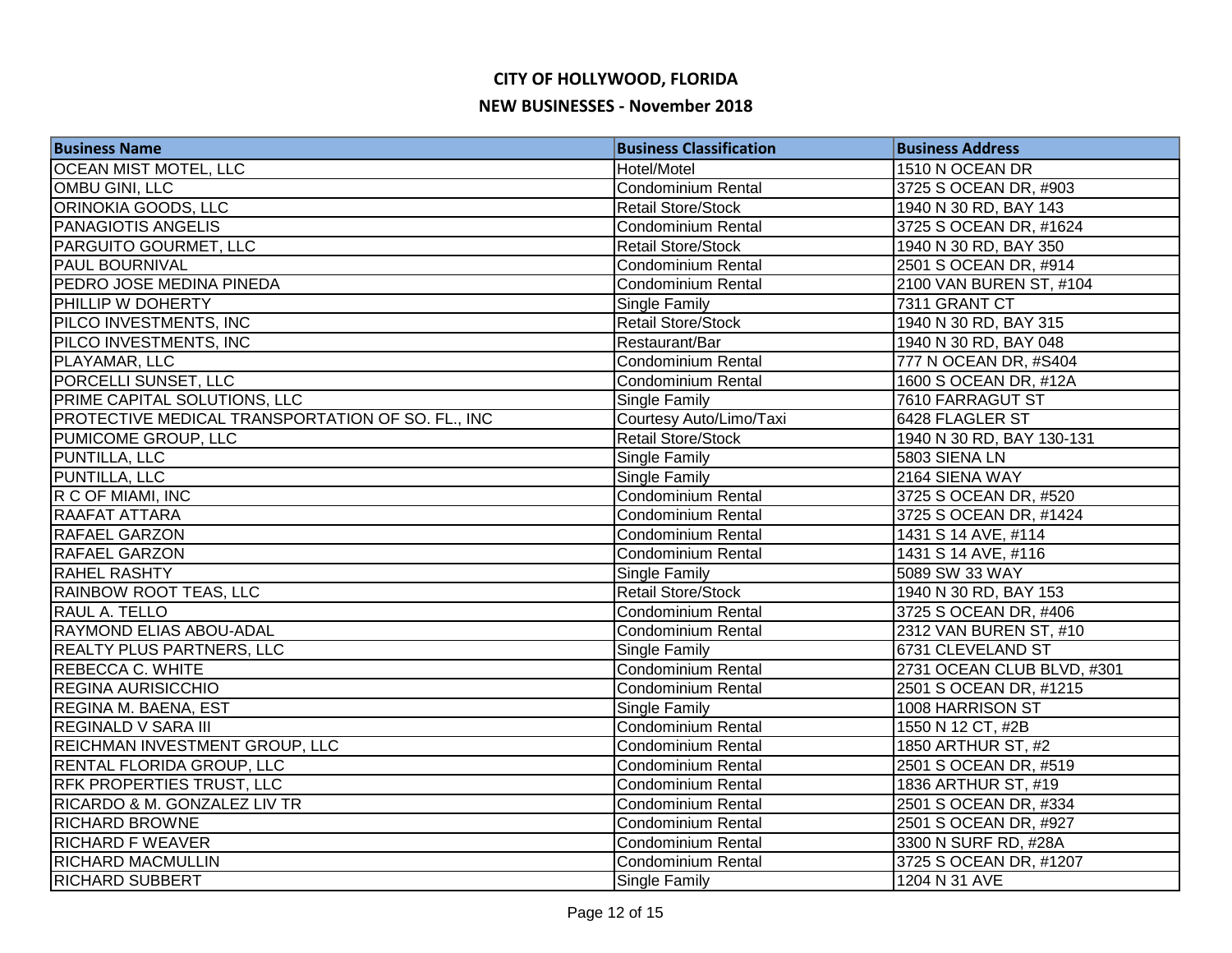| <b>Business Name</b>                                                                   | <b>Business Classification</b> | <b>Business Address</b>    |
|----------------------------------------------------------------------------------------|--------------------------------|----------------------------|
| <b>RICHARD WEAVER</b>                                                                  | Condominium Rental             | 2501 S OCEAN DR, #922      |
| <b>RIINA LE DEFARIA</b>                                                                | <b>Condominium Rental</b>      | 3001 S OCEAN DR, #1219     |
| <b>ROBERT L. THORNTON</b>                                                              | Single Family                  | 6300 RALEIGH ST            |
| ROBERT MARKS & BARBARA MARKS, TR                                                       | Single Family                  | 2007 WILSON ST             |
| <b>ROBERT RYBA</b>                                                                     | Condominium Rental             | 3725 S OCEAN DR, #821      |
| <b>ROBIN DOMINGUEZ</b>                                                                 | <b>Condominium Rental</b>      | 1431 S 14 AVE, #115        |
| ROBSE 305, LLC                                                                         | <b>Condominium Rental</b>      | 2501 S OCEAN DR, #531      |
| <b>RODEBO CORP</b>                                                                     | <b>Condominium Rental</b>      | 3101 S OCEAN DR, #405      |
| RODMAN STREET HOLLYWOOD HOLDING, LLC                                                   | <b>Commercial Rental Units</b> | 5715 RODMAN ST             |
| <b>RODOLFO LEA PLAZA</b>                                                               | Dentist/Orthodontist           | 6730 TAFT ST               |
| RODOLFO LEA PLAZA, DDS, P.A.                                                           | Office                         | 6730 TAFT ST               |
| <b>RODY GORDS, LLC</b>                                                                 | Condominium Rental             | 2501 S OCEAN DR, #1239     |
| RONALD J & S R COHEN REV LIV TR                                                        | Condominium Rental             | 2501 S OCEAN DR, #514      |
| <b>RONDA B BARONE</b>                                                                  | Single Family                  | 3890 SIMMS ST              |
| <b>ROSALIA PISTONE-ZAFONTE</b>                                                         | Single Family                  | 941 N 72 AVE               |
| RS BLANK FAMILY IRREV TR                                                               | <b>Condominium Rental</b>      | 3001 S OCEAN DR, #543      |
| <b>RUBEN D PENA</b>                                                                    | Condominium Rental             | 3001 S OCEAN DR, #229      |
| <b>RUBEN LASSO</b>                                                                     | Single Family                  | 710 N 68 AVE               |
| <b>RUSSELL J BRINSLEY</b>                                                              | <b>Single Family</b>           | 6430 THOMAS ST             |
| <b>RUTH LINDSTROM</b>                                                                  | Condominium Rental             | 2223 PARK LN, #109         |
| S.F.I. OUTDOORS, INC                                                                   | Internet Sales                 | 1909 TYLER ST              |
| <b>SABAH MORAD</b>                                                                     | Condominium Rental             | 2501 S OCEAN DR, #1019     |
| SALES & MARKETING PROFESSIONALS OF SFL, LLC<br>(DBA: FLORIDA FRESH MEATS OF HOLLYWOOD) | <b>Retail Store/Stock</b>      | 1940 N 30 RD, BAY 040      |
| <b>SAM R KELLAM, LLC</b>                                                               | Condominium Rental             | 2731 OCEAN CLUB BLVD, #304 |
| <b>SANDOR VASVARI</b>                                                                  | <b>Condominium Rental</b>      | 3001 S OCEAN DR, #725      |
| <b>SCHEFLOW INVESTMENTS, LLC</b>                                                       | <b>Duplex</b>                  | 5814-5816 CLEVELAND ST     |
| <b>SCOTT BLEICH</b>                                                                    | Condominium Rental             | 2501 S OCEAN DR, #1527     |
| SEA AIR 325, LLC                                                                       | Condominium Rental             | 3725 S OCEAN DR, #325      |
| <b>SEBASTIEN LAPOINTE</b>                                                              | Condominium Rental             | 3000 S OCEAN DR, #518      |
| <b>SERGEY TERUSHKIN</b>                                                                | <b>Single Family</b>           | 825 HARRISON ST            |
| SHALLIMAR MOTOR WORLD, INC                                                             | Repair/Auto                    | 5894-5896 RODMAN ST        |
| <b>SHARON BACHAR</b>                                                                   | <b>Single Family</b>           | 6360 MAYO ST               |
| <b>SHEENA MOUSAVI</b>                                                                  | Condominium Rental             | 3725 S OCEAN DR, #1421     |
| SHERIDAN OIL, INC                                                                      | Gas/Convenience Store          | 7201 SHERIDAN ST           |
| (DBA: EXPREZO)                                                                         |                                |                            |
| <b>SHLOMI IVGI</b>                                                                     | Condominium Rental             | 2829 VAN BUREN ST, #205    |
| <b>SILVIU WEBER</b>                                                                    | Condominium Rental             | 3725 S OCEAN DR, #512      |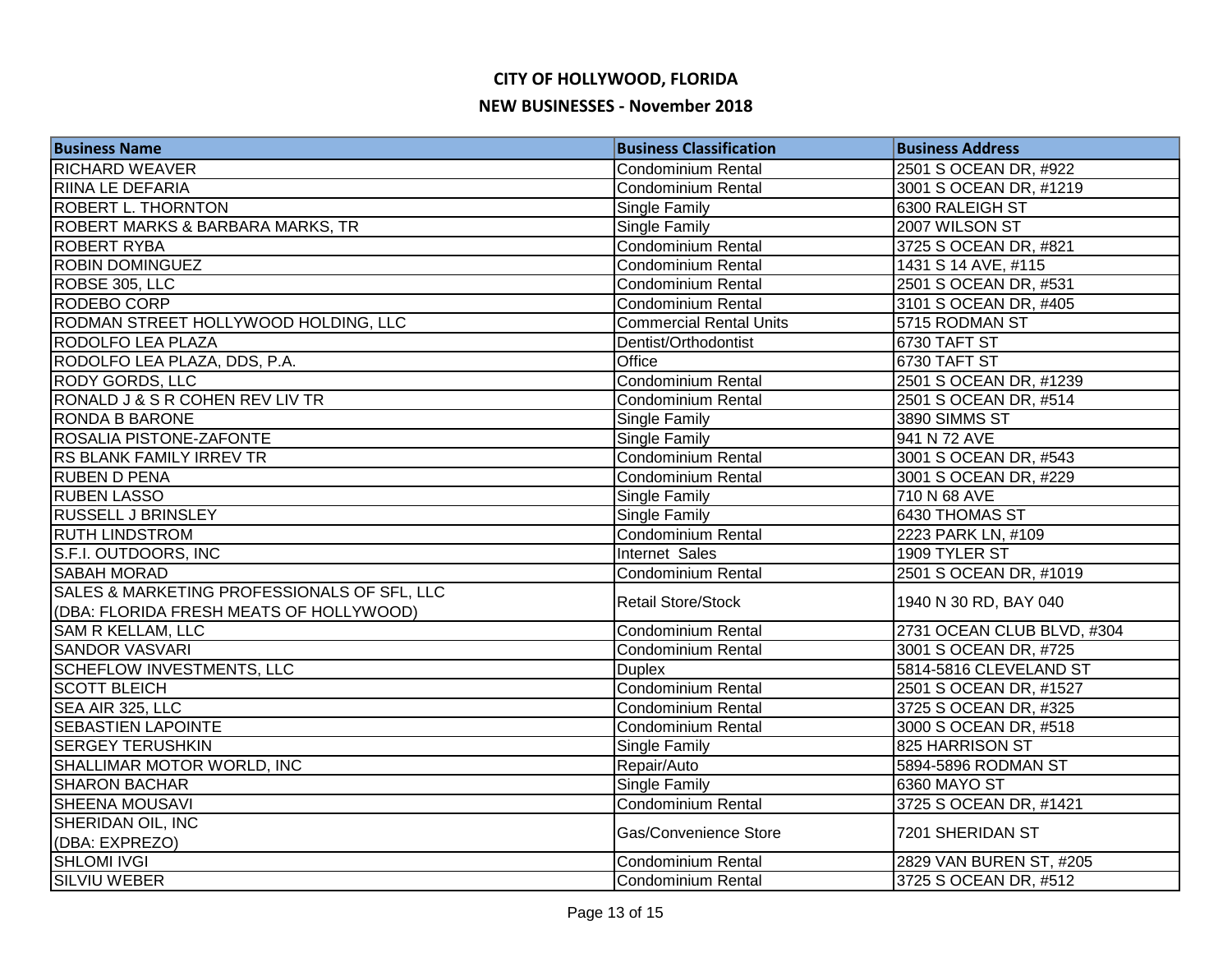| <b>Business Name</b>               | <b>Business Classification</b>     | <b>Business Address</b>    |
|------------------------------------|------------------------------------|----------------------------|
| SMALL BIZ EVOLUTION, LLC           | <b>Consultant/Business Advisor</b> | 450 N PARK RD, #707        |
| SMOOTHIE TIME OF HOLLYWOOD, CORP   | <b>Retail Store/Stock</b>          | 1940 N 30 RD, BAY 183      |
| SOUTH AFRICAN CATAMARANS, INC      | Broker/Boats, Ships, Yachts        | 1400 MARINA DR, STE 2      |
| (DBA: CATAMARAN GURU)              |                                    |                            |
| <b>STEVEN DRAZENOVIC</b>           | <b>Condominium Rental</b>          | 2731 OCEAN CLUB BLVD, #303 |
| <b>STIRLING HOMES, LLC</b>         | <b>Condominium Rental</b>          | 3000 S OCEAN DR, #922      |
| <b>SUAD MITHAVAYANI</b>            | Single Family                      | 7451 SHERIDAN ST           |
| <b>SUN 5 COMMERCIAL, LLC</b>       | <b>Commercial Rental Units</b>     | 5720 JOHNSON ST            |
| <b>SUPRAFEM, LLC</b>               | <b>Retail Store/Stock</b>          | 1940 N 30 RD, BAY 144      |
| <b>SUSAN FOX</b>                   | Physician/Osteopath                | 2699 STIRLING RD, #301A    |
| <b>SUSTAINABLE YIELDS, INC</b>     | <b>Retail Store/Stock</b>          | 1940 N 30 RD, BAY 24       |
| SVETLANA GORAYANOVA                | <b>Single Family</b>               | 514 N 24 AVE               |
| SVETLANA MILLAEVSKAYA              | Single Family                      | 2624 DEWEY ST              |
| <b>SVETLANA STREMINSKY</b>         | <b>Condominium Rental</b>          | 2501 S OCEAN DR, #421      |
| <b>TALIUS NOEL</b>                 | <b>Duplex</b>                      | 6301-6303 PIERCE ST        |
| TAMARA GRUTMAN REV LIV TR          | Condominium Rental                 | 1600 S OCEAN DR, #9B       |
| <b>TAMARA MASON</b>                | Single Family                      | 5219 WILEY ST              |
| THE BAKERS H & N, LLC              | <b>Bakery</b>                      | 1940 N 30 RD, BAY          |
| THE BANG SHACK, LLC                | <b>Retail Store/Stock</b>          | 1940 N 30 RD, BAY          |
| THE CAVEMAN VAPE & SMOKE SHOP, LLC | <b>Retail Store/Stock</b>          | 2510 SHERIDAN ST           |
| THE FALCAO FAMILY FOUNDATION, INC  | Condominium Rental                 | 2101 S SURF RD, #4F        |
| THE FRIENDS PRODUCE, INC           | Retail Store/Stock                 | 1940 N 30 RD, 163, 248-256 |
| THE OLIVE OIL STATION, INC         | <b>Retail Store/Stock</b>          | 1940 N 30 RD, BAY 352      |
| THE POSITIVE SECRET, LLC           | <b>Retail Store/Stock</b>          | 1940 N 30 RD, BAY 319      |
| THE PURE WAY, LLC                  | <b>Retail Store/Stock</b>          | 1940 N 30 RD, BAY          |
| <b>THOMAS A. HANSEN</b>            | Single Family                      | 4105 HAYES ST              |
| <b>THOMAS BROWN</b>                | <b>Condominium Rental</b>          | 3725 S OCEAN DR, #1009     |
| <b>TINA MARIE DIGHELLO</b>         | <b>Condominium Rental</b>          | 3800 S OCEAN DR, #1804     |
| TO BEEF OR NOT TO BEEF, LLC        | Condominium Rental                 | 3711 VAN BUREN ST, #11     |
| <b>TOTTI'S CREATIONS, LLC</b>      | <b>Retail Store/Stock</b>          | 1940 N 30 RD, BAY 129      |
| <b>TRANS VANLINES, LLC</b>         | <b>Moving Company</b>              | 3600 N 29 AVE              |
| TWO TO CAKE, LLC                   | <b>Retail Store/Stock</b>          | 1940 N 30 RD, BAY 174      |
| <b>ULADZIMIR ZHYBUL</b>            | Single Family                      | 1241 S 13 AVE              |
| <b>UMBERTO SCHERMA</b>             | <b>Retail Store/Stock</b>          | 1940 N 30 RD, BAY 011      |
| UNIQUE INDUSTRIAL SERVICES, INC    | Car Wash & Detail (Mobile)         | 2200 MONROE ST, #2         |
| US 1 HAIR CUTZ, LLC                | <b>Beauty Parlor</b>               | 2100 N FEDERAL HWY, #A     |
| <b>US 400, LLC</b>                 | Condominium Rental                 | 3000 S OCEAN DR, #1406     |
| <b>VAKIS FOODS CORP</b>            | <b>Retail Store/Stock</b>          | 1940 N 30 RD, BAY 126-127  |